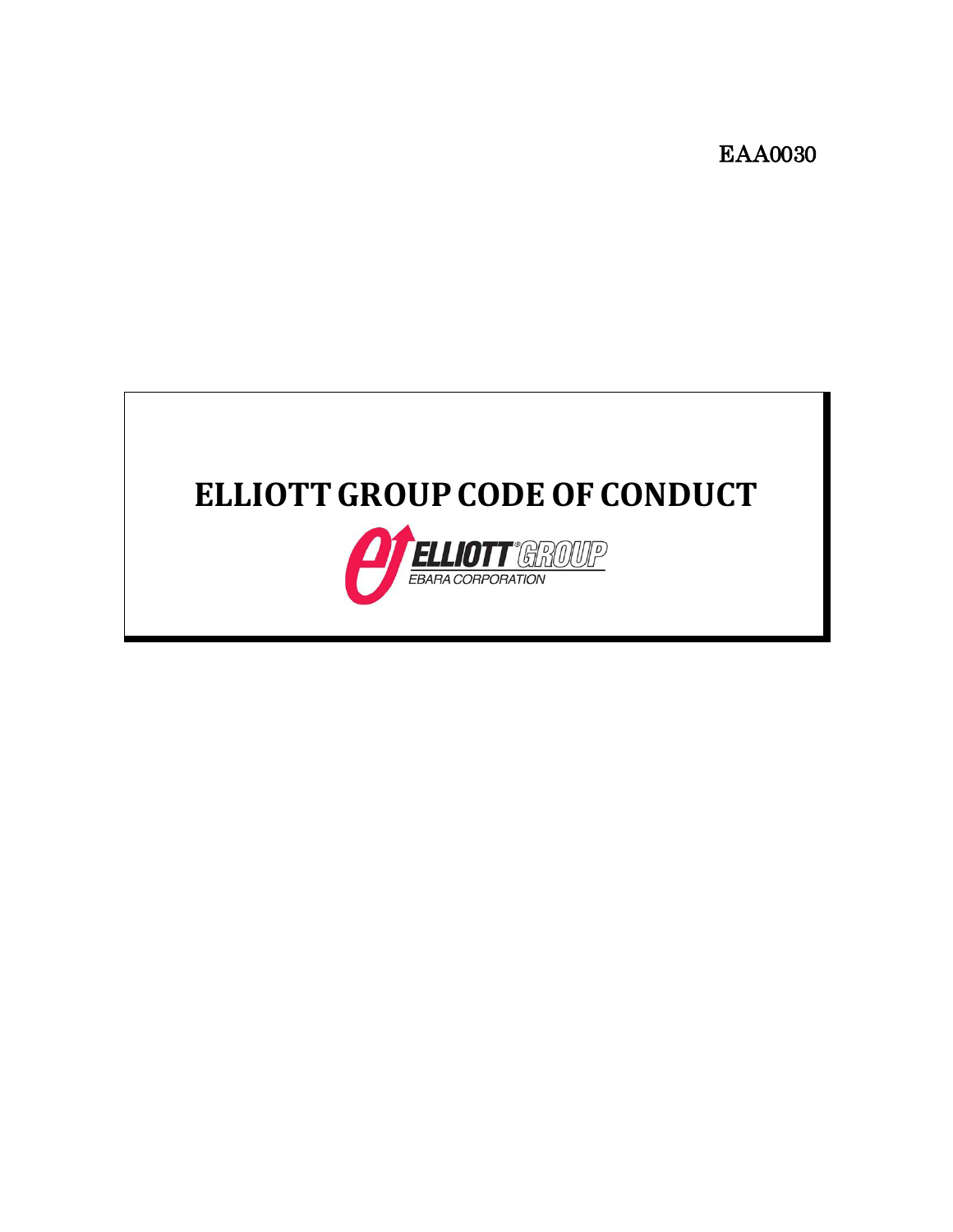# *A Culture of Integrity, Reliability, Safety and Teamwork*

Elliott Group actively seeks to foster a culture of integrity, reliability, safety and teamwork. This Code of Ethical Business Conduct affirms our commitment to conducting business in accordance with high standards of ethics, as well as all applicable laws, rules and regulations globally. Elliott Group's Code is the *basic* standard to be implemented in executing corporate activities.

This Code is intended to ensure that all persons are aware of Elliott Group standards, both legal and ethical. Areas of ethical risk are highlighted and guidance is provided. Mechanisms to report either unethical conduct or the appearance of unethical conduct are identified. Significantly, information concerning the many available resources to assist in determining whether an activity meets Elliott Group standards is included.

Elliott Group mandates that people acting on its behalf adhere to and adopt this Code and its standards to their daily actions. Anyone who engages in prohibited conduct is subject to appropriate disciplinary action, up to and including discharge. Appropriate cases may also be called to the attention of governmental enforcement agencies.

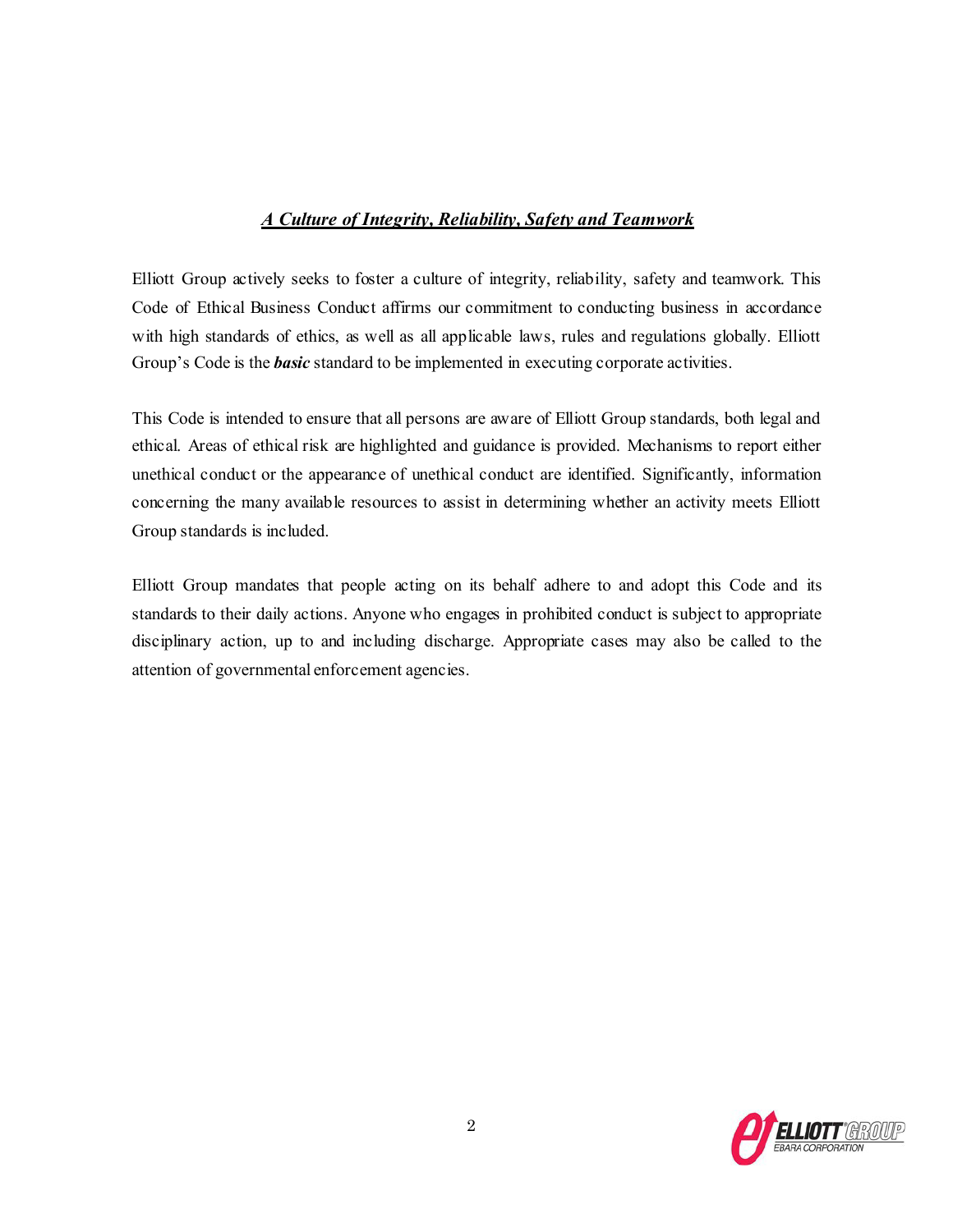# *The Fundamentals of Our Business*

# *Our Products and Services*

*Excellence* is required in the provision of our products and services.

We strive to provide products and services that *contribute to our global society* and provide products and services that contribute to the resolution of societal problems relating to our sacred resources – water, air, environment and energy resources.

Elliott Group is aware that *quality and safety of our products* and services will have great effects on society. Accordingly, we will, from the beginning stages of development, exert extreme efforts to produce high quality and safe products.

## *Our People*

Elliott Group *employees* will perform their jobs with integrity in a reliable manner and will, likewise, perform their jobs safely and efficiently.

Elliott Group *representatives* are accountable for complying with the Code and the underlying corporate policies.

*Executive management, officers and directors* are required to model and are responsible for enforcing Elliott Group's standards of ethical business conduct. A deviation from these standards requires management to investigate, resolve and implement action to prevent recurrence.

# *Our Conduct*

Any person acting on Elliott Group's behalf must:

*discharge allresponsibilitiesin accordancewith the higheststandards ofintegrity and ethics in consideration of societal principles, customs and moral standards; comply with all applicable legal and regulatory requirements; and,*

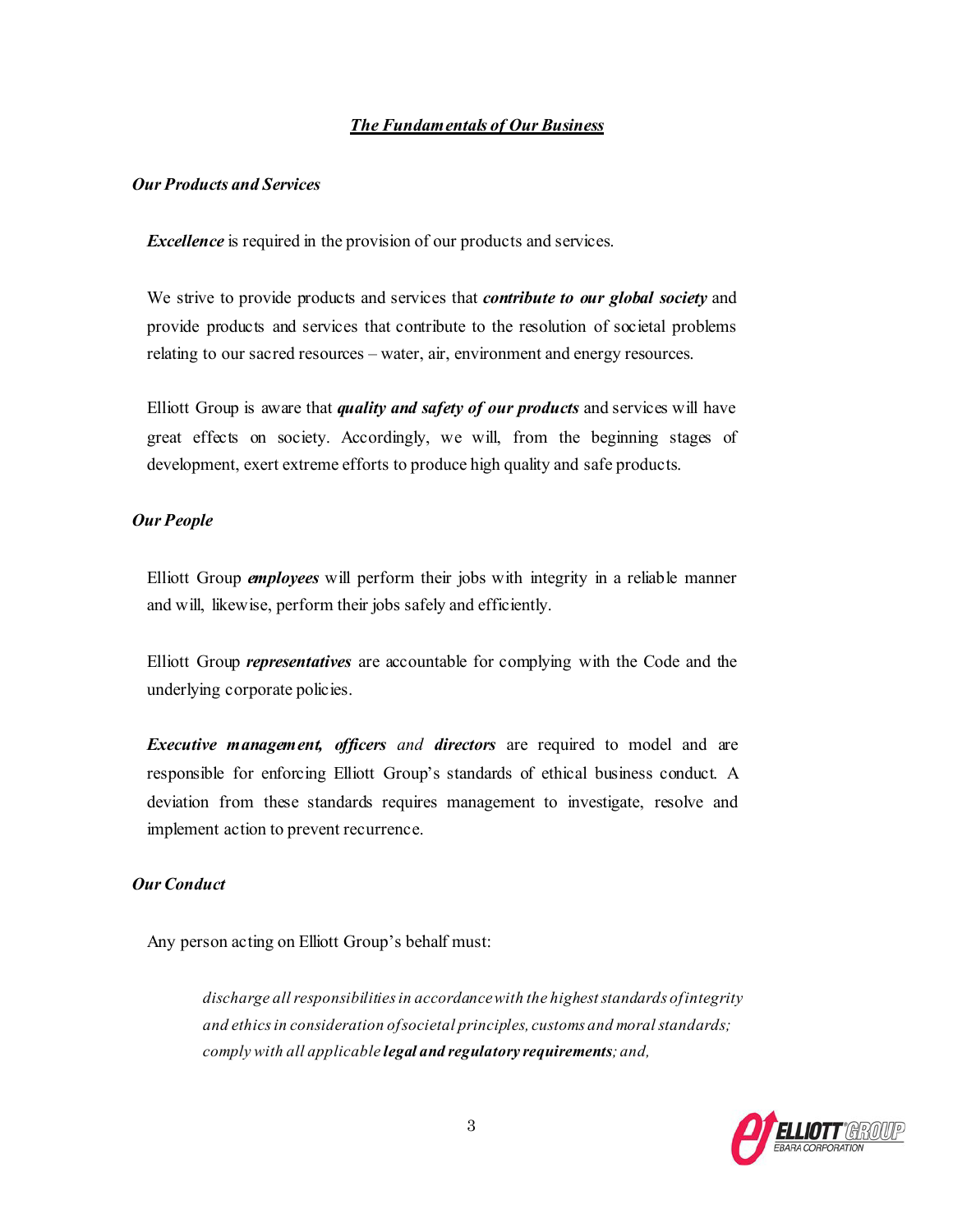*if any person is uncertain about a standard of conduct or the application of a law, rule or regulation mustseek guidance as described in thisCode sectionaddressing Guidance, Reporting and Enforcement*

# *Our World*

We endeavor to *protect the global environment* and we strive to reduce our global carbon footprint. Our business activities will be environmentally sound with an emphasis on technology for reducing and reusing byproduct.

### **Our Global Relationships**

We recognize that we have an obligation to maintain fair and excellent relationships with society, the marketplace, customers, suppliers, shareholders, employees, and other stakeholders surrounding Elliott Group. Accordingly, in our businesses we provide a reasonable level of transparency. Relative to our myriad of global relationships, we recognize it is essential that we, at a minimum, meet these reasonable expectations:

*For society,we will act as good corporate citizens.*

*For the marketplace,we will engage in fair competition based on technology, quality, service, and prices.*

*For customers, we will provide excellent products and servicessafely through fair trade.*

*For suppliers,we will conduct purchasing activities based on the principle of fairness.*

*For employees,we will provide a safe and comfortable work environment that upholds respect for basic human rights.*

*For shareholders and investors,we will improve our corporate value in long-range terms.*

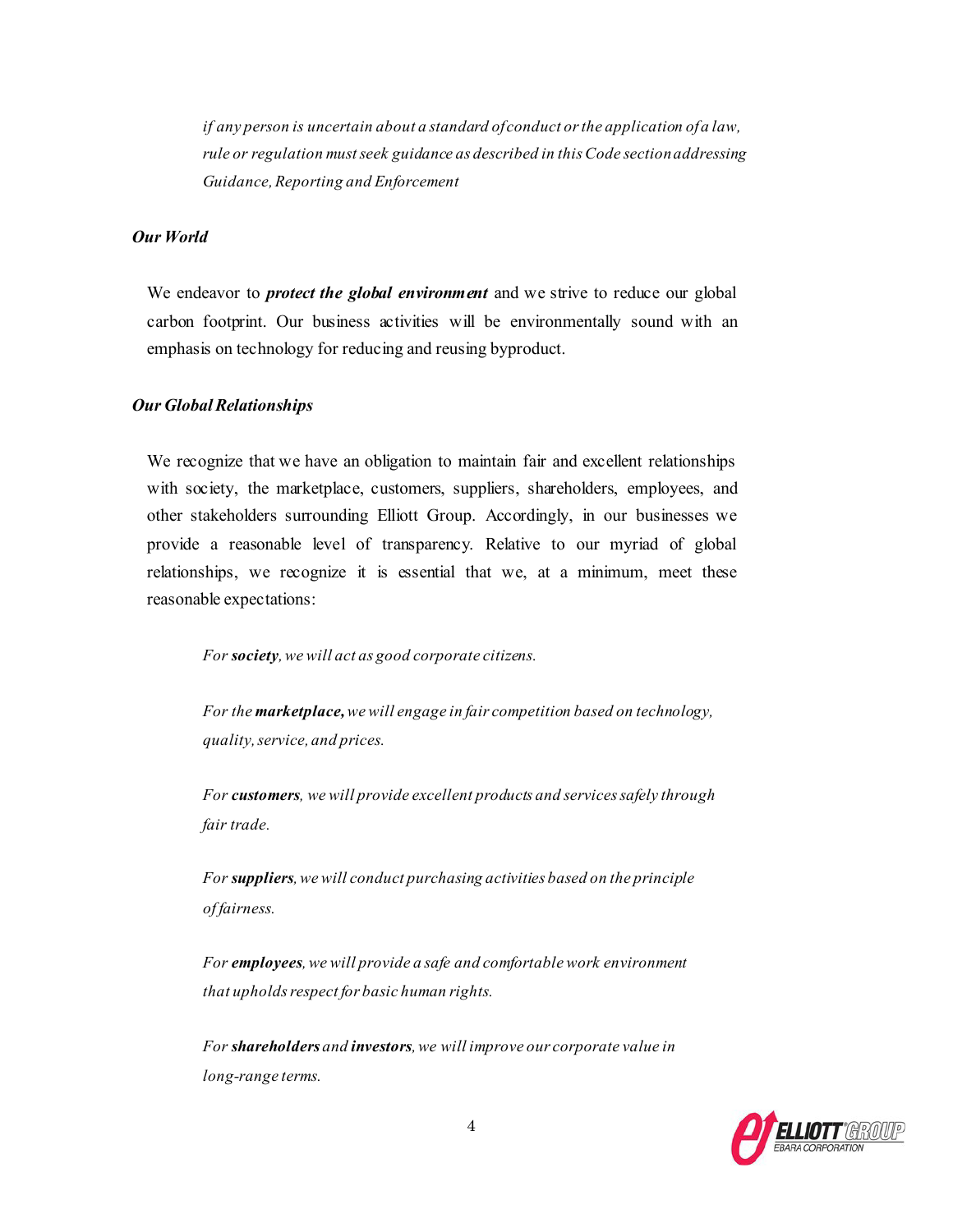# *Our World – Our Responsibility*

It is our world and, therefore, we are responsible for its preservation. Within Elliott Group environmental compliance is everyone's responsibility. Elliott Group requires its employees to be aware of and comply with all environmental laws and regulations applicable to their activities in the workplace. Each employee is responsible for understanding the environmental consequences of his or her job and performing it in an environmentally safe manner. Each operating facility has an environmental organization with local responsibility for environmental compliance programs.

### *Environmental Compliance and Conservation – Worldwide*

In every Elliott Group location, we will observe laws, regulations and ordinances relating to the environment. It is essential that we consider the local community and strive to prevent any harm to the environment. Further, we will:

*observe agreements,matters of accord with public agencies, principles otherthan regulations, and self-restraint rules;*

*endeavorto curtail and recycle waste in our offices and operationalfacilities;* 

*strive to conserve resources and maximize energy savings;*

*sufficiently assessthe effects of our product manufacturing on the environment and prevent environmental pollution and adopt technological measure for the prevention of contamination.*

Questions, concerns or suggestions about environmental compliance should be directed to supervisors or to the local environmental organization. If an employee becomes aware of any actual or potentially adverse environmental impacts caused by Elliott Group operations, he or she shall promptly advise an individual in Facilities Management.

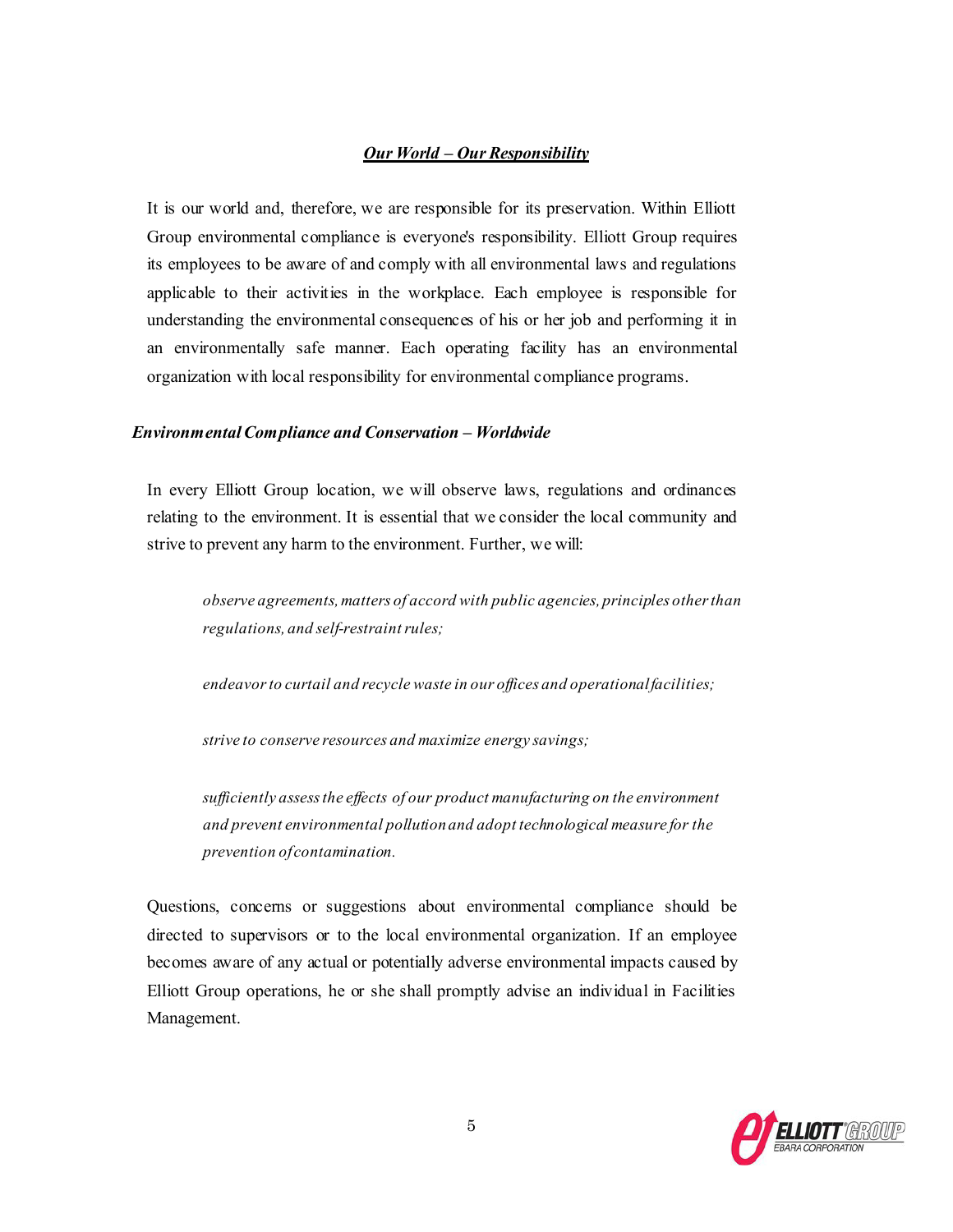## *Our Global Relationships*

Relationships are built on integrity, trust and reliability. Elliott Group recognizes that it has a responsibility to build, develop and maintain quality relationships with its stakeholders. Customers, suppliers, competitors, representatives, shareholders and investors, related with our business, are important stakeholders of Elliott Group.

### *Relationships within the marketplace*

## **A. Compliance with Antitrust and AntimonopolyLaws**

Governments, including federal state and foreign, have enacted antitrust or "competition" laws intended to preserve independent competition among competitors and prohibit activities that are unreasonable restraints of trade. Certain types of restraints are considered to always be illegal under Japan's Anti-Monopoly Act, the laws of the United States and many countries, and employees must be alert to avoid even the appearance of such conduct. Some clear examples of antitrust violations are: price fixing, bid rigging, market or customer allocation, production allocation and group boycotts such as joint refusals to deal. If an employee violates the antitrust laws, the employee may be subject to personal criminal liability, including fines and imprisonment. Elliott Group may also be exposed to both criminal and civil liability.

The defense of an antitrust claim, even when successful, can be time consuming, burdensome, and extremely expensive. Accordingly, an employee must not engage in any prohibited activity, and must strive to avoid even the appearance of a possible violation. An employee with sales or marketing responsibilities or commercial contacts or who attends trade association (such as ASME) or industrial group meetings must be particularly aware of these obligations under the antitrust laws.

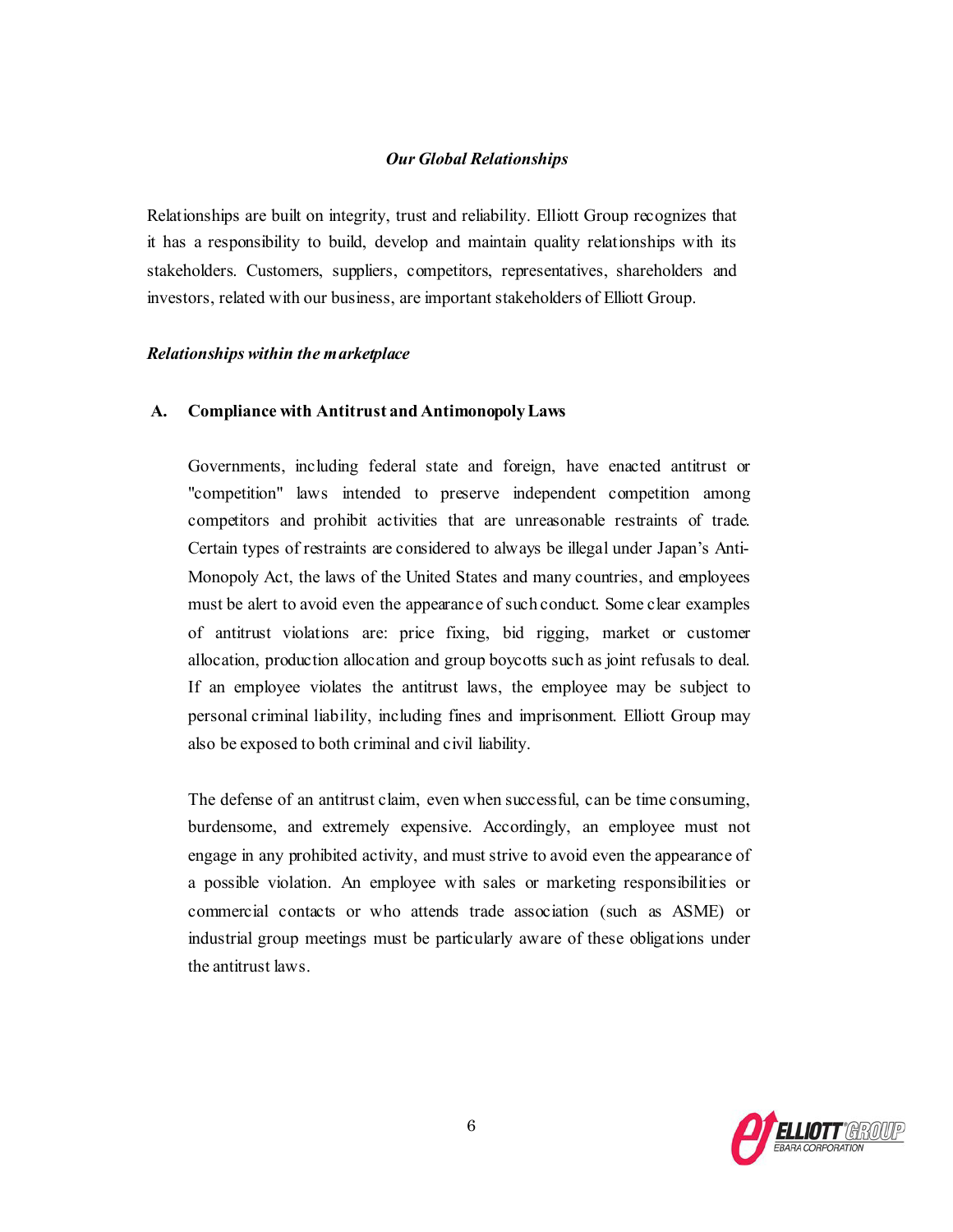#### **B. Sanctions and Trade Embargoes**

From time to time, the United States, Japan and other nations impose economic sanctions against a particular foreign country (*e.g*., Cuba, Crimea (Region of Ukraine), Donetsk People's Republic, Iran, Luhansk People's Republic, North Korea, Sudan and Syria, *etc.*), person, or entity (*e.g.*, companies owned or controlled by targeted countries or persons). Such sanctions generally prohibit U.S. companies or individuals from transferring or otherwise dealing in any property in which the sanctioned party has an interest. This means that neither Elliott Group nor its employees may directly or indirectly, conduct any business with the country (including its nationals), person, entity or related companies or agents.

Employees must abide by all economic sanctions and trade embargoes that are in effect. Inquiries concerning whether a particular transaction is subject to an economic sanction or trade embargo should be referred directly to the Vice President, Global Corporate Compliance. A list of countries, entities, and persons with whom United States companies and individuals may not conduct business is found at the United States Treasury Department's [Office of Foreign Assets Control](https://home.treasury.gov/policy-issues/office-of-foreign-assets-control-sanctions-programs-and-information) website.

### **C. Anti-Boycott Laws**

Under United States and other nation's anti-boycott laws, neither Elliott Group, nor its employees may do anything that complies with or furthers an international boycott not supported by the United States. The anti-boycott laws require Elliott Group to make immediate and annual reports of any boycott requests that it receives. Employees are required to immediately report to his/her supervisor and the Vice President, Global Corporate Compliance, any request he/she may receive.

### **D. Agents, Consultants, Representatives andOtherParties**

We will enter into business relationships only with other brokers, agents, consultants, representatives and other parties (collectively "Third Parties") that, like Elliott Group, strive to adhere to the highest ethical standards and all

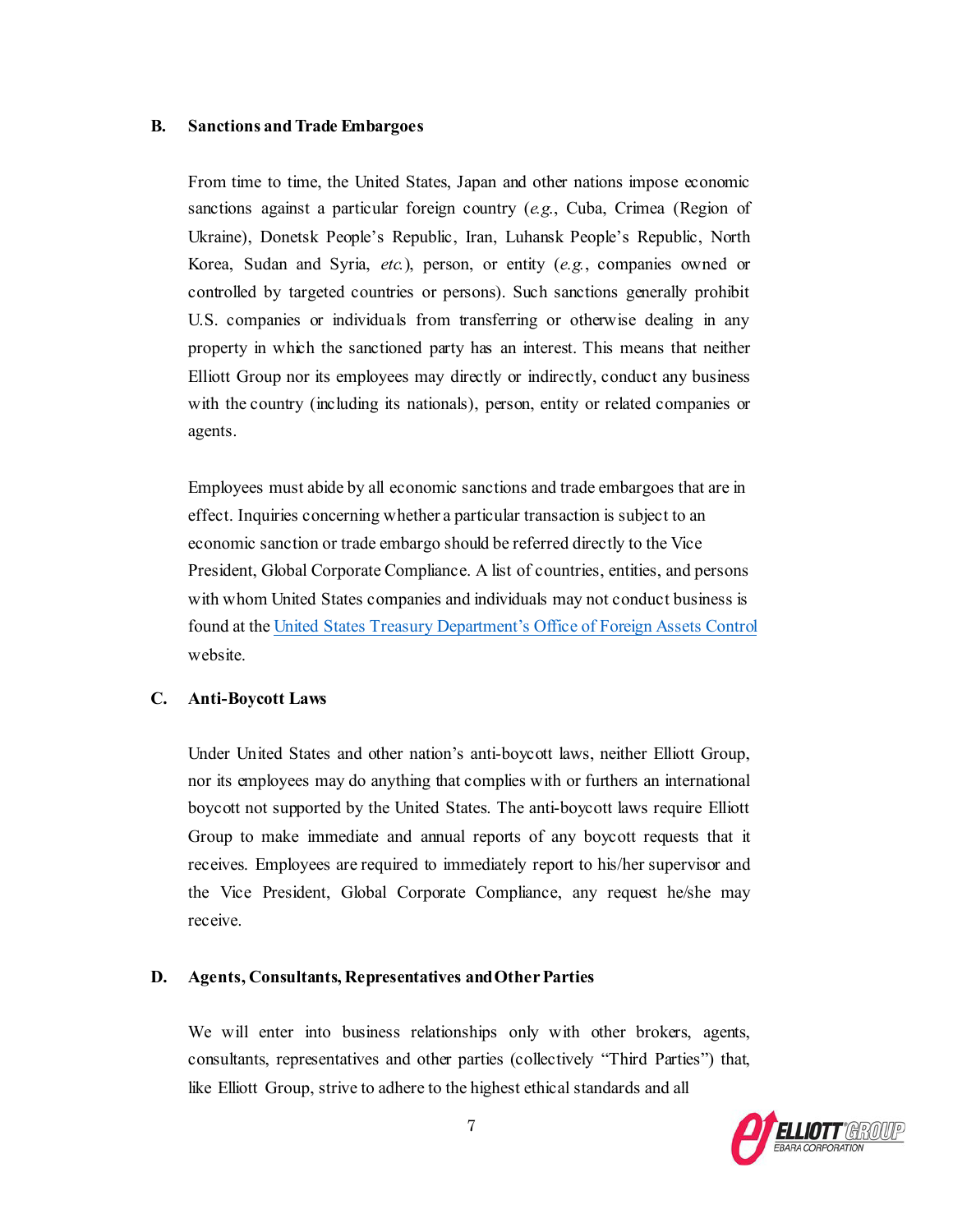applicable laws and regulations. Elliott Group may enter into commission or fee arrangements only with persons or entities serving as bona fide Third Parties. Payments to a Third Party must be reasonable and customary in relationship to the services provided and properly recorded on Elliott Group's books and records. No payments may be made in cash.

# **E. Gift Giving, Entertainment, Hospitality andOther BusinessCourtesies**

No Elliott Group employee may directly or indirectly offer, promise, grant, authorize or otherwise convey anything of value to an individual or an organization in order to obtain an improper business advantage.

## *1) Gift Giving*

Gifts can be an important and perfectly respectable way of building and reinforcing legitimate business relationships. Gifts given with the intent to influence business decisions are improper and may not be offered. The more valuable or frequent the gift, the more likely it is to be an improper gift or even a bribe.

Some gifts, such as those that have a quid pro quo element, may violate criminal laws of the United States, the United Kingdom, Japan or foreign countries where Elliott Group does business and are prohibited. An example of such a prohibited gift would be any gift offered or given with the intent to receive a favor from the recipient. Subject to an exception authorized by the Vice President, Global Corporate Compliance, an employee may offer a gift in connection with Elliott Group's business *only* if all of the following criteria are met:

*the item is not cash or a cash equivalent;*

*the item is ofsufficiently limited value and in a form that will not be perceived or construed as a bribe or payoff – for example the item is a company logoed itemsuch as a company pen or T-shirt.*

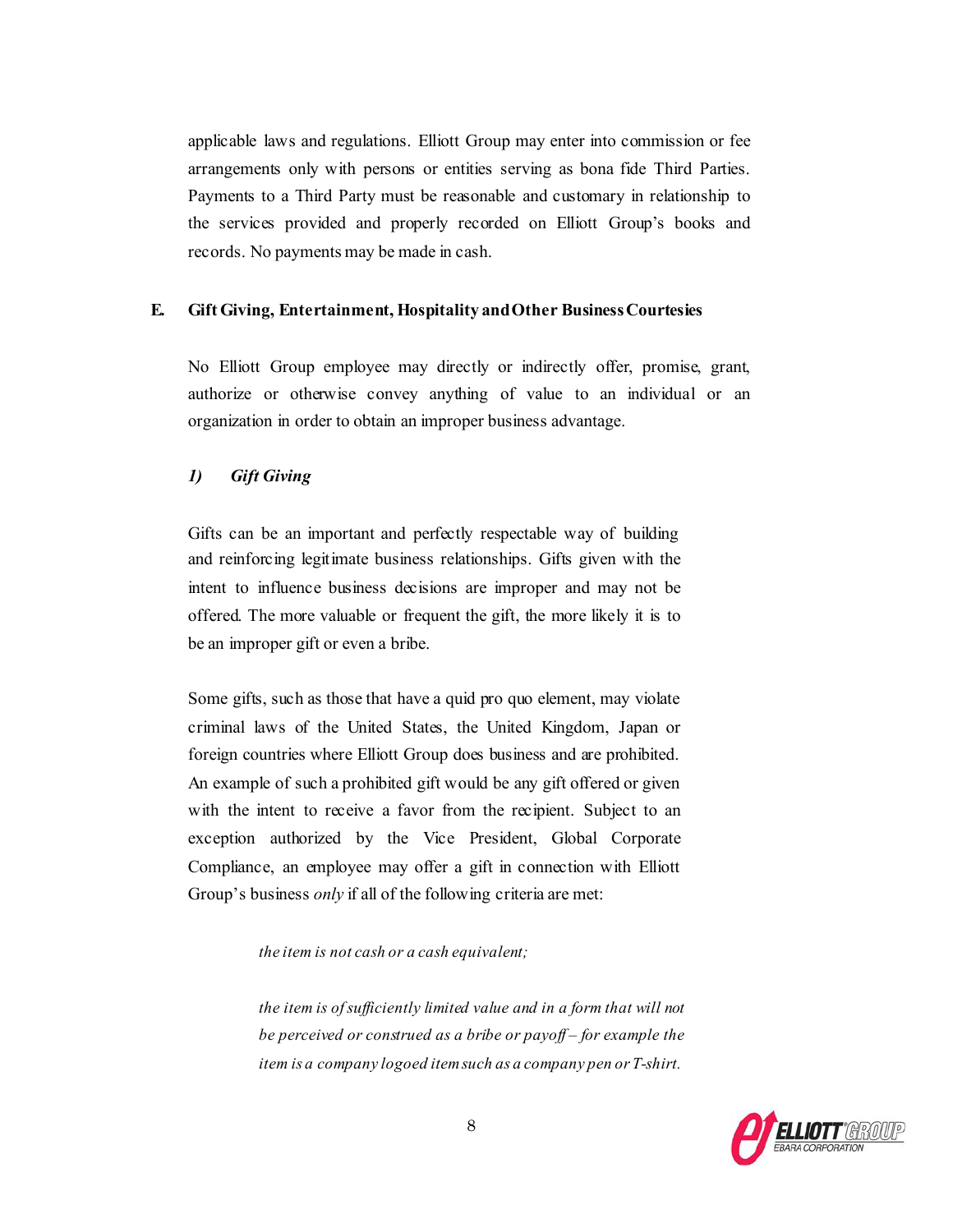### *2) Entertainment, Hospitality and Other BusinessCourtesies*

Under certain circumstances, paying for entertainment, hospitality and other types of business courtesies (such as, but not limited to meals, travel and/or accommodations) on behalf of a third-party may be permitted in connection with legitimate business and/or promotional activities. For this reason, care must be taken to ensure that such expenses are:

*in compliance with applicable laws and regulations, both in the United States,the United Kingdom, Japanand localjurisdiction in which they occur;*

*permissible underElliott Group policies, aswell asthose of the recipient's organization;*

*reasonable in nature and amount forthe location in whichthey are incurred, as well as the home country of those involved;*

*legitimate in nature;*

*supported with proper documentation; and,*

*include participationofElliott Group personnelin a specific event (e.g., plant visits, product demonstrations, meetings, performance of a contractual obligation, meal, training, etc.).*

Expenses involving entertainment, hospitality or business courtesies for a government official shall not be incurred by an employee. Further, expenses involving entertainment, hospitality or business courtesies for employees of a government-owned or operated entity shall not be incurred by an employee without the express permission of his/her manager (i.e., National Oil Company, etc.).

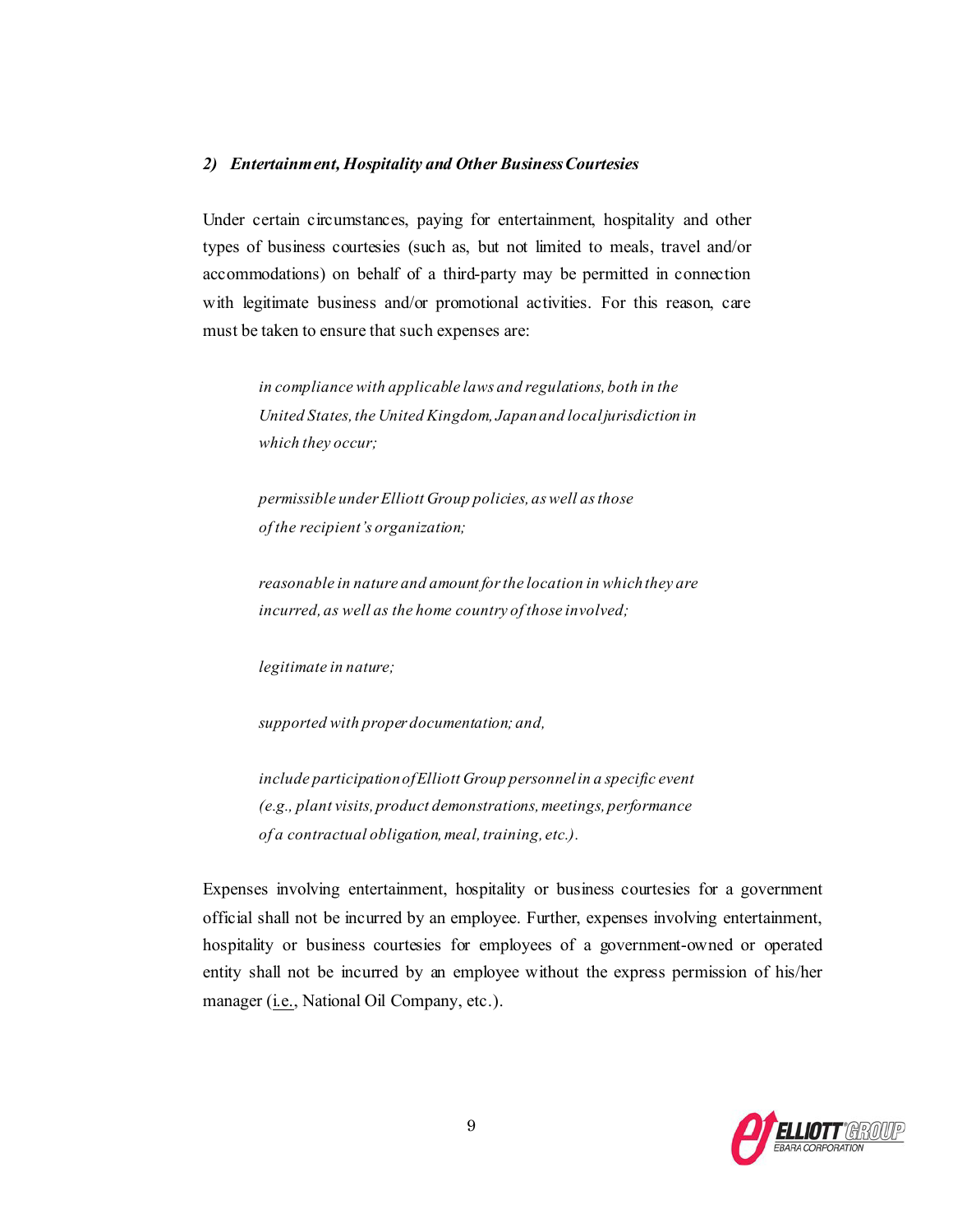# **F. Anti-Bribery**

Elliott Group prohibits bribery of *any kind***,** *anywhere***, for** *any* **purpose**. Any improper payment or activity is subject to discipline, up to and including termination. The *Foreign Corrupt Practices Act* ("FCPA"), the *UK Bribery Act,*  Japan's Unfair Competition Prevention Law, and the multilateral treaties entered into by the member states of the United Nations, the *Organization and Economic Cooperation and Development* ("OECD"), the *Organization of American States* ("OAS) and the implementing laws of the member states (collectively known as 'anti-bribery laws and regulations") prohibit direct and indirect payments to government officials and/or or any foreign person for the purpose of obtaining an unfair business advantage or benefit.

According to the *FCPA*, companies and individuals may not directly or indirectly make payments, promises or offers of anything of value to non-U.S. Government officials (*i.e.*, "foreign government officials") to obtain or retain business or secure an improper advantage. However, the United Kingdom's Bribery Act of 2010 prohibits all such transactions – irrespective of the relationship or status to any government. Elliott Group shall adhere to the highest standard. The term "foreign government official" includes any personwith any kind of governmental authority. Attempting to induce a foreign official to use or misuse his/her official position to direct business toward a bribe-payer's client or to receive an undue benefit is an "improper advantage." Finally, a "bribe" is not limited to money, and may include anything of value. Payments or gifts to a third party, such as an agent or sales representative, while knowing (*i.e.*, with actual awareness or a firm belief) that all or part of the thing of value will be offered or given or that there is a high probability that all or part of the thing of value will be offered or given directly or indirectly, to a foreign official, are also prohibited.

If employees violate anti-bribery laws and regulations, the violation creates severe potential criminal and civil liability for themselves and Elliott Group. The types of conduct are not always clear. As a result, caution is required when doing business through foreign consultants, commercial representatives or agents, or

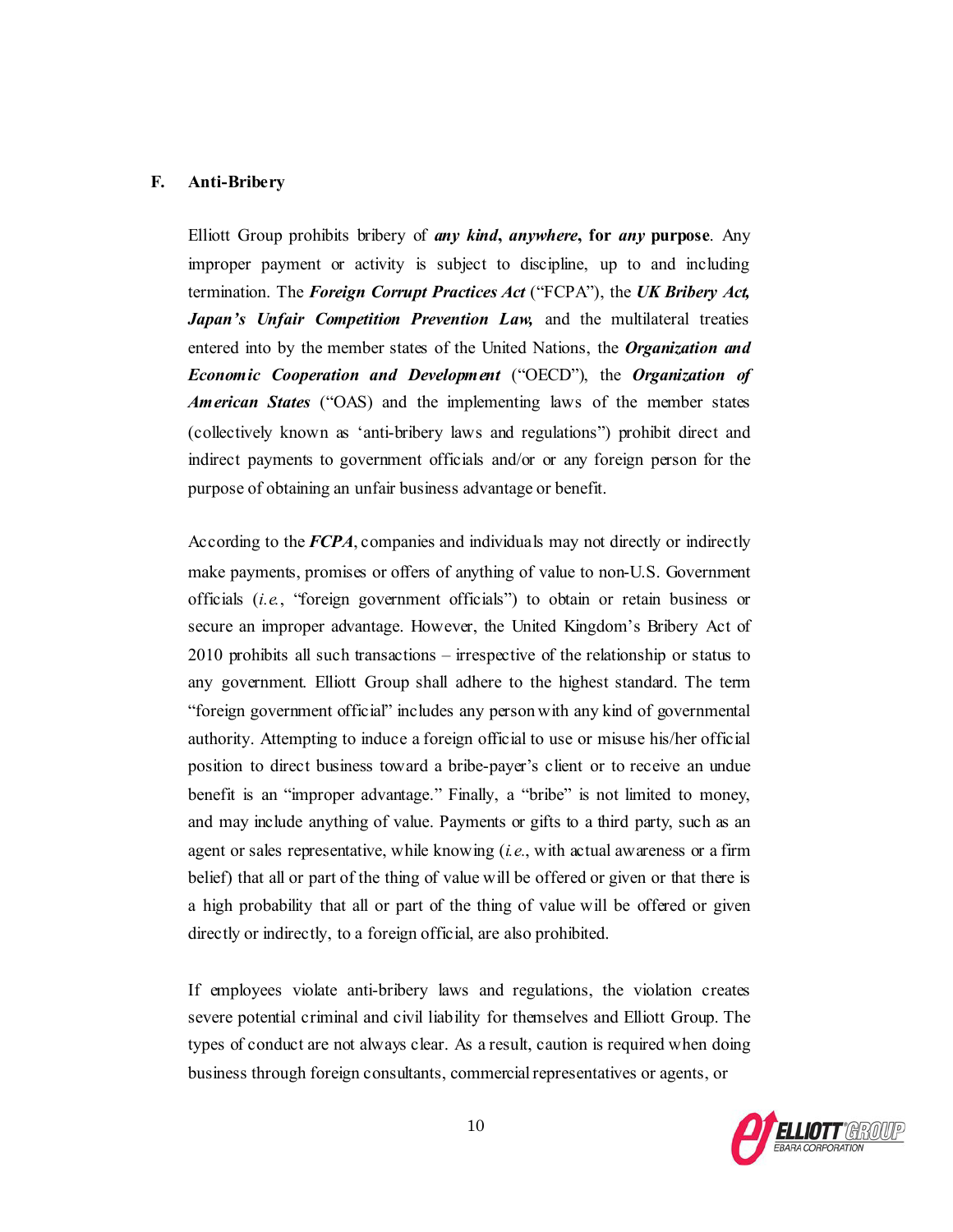with businesses that are owned, in whole or in part, by foreign governments or that have personal or family ties to government officials. In such instances, the Vice President, Global Corporate Compliance should be immediately consulted for specific advice.

## **G. Money Laundering**

Employees shall immediately report to the Vice President, Global Corporate Compliance if they learn that Elliott Group or an employee has received the proceeds of a crime (for example, profits earned on a contract obtained through the payment or offer of a bribe). Employees shall also report to the Vice President, Global Corporate Compliance if they learn that Elliott Group or an employee has agreed to assist a bribe recipient to secrete the benefits of the bribe (for example, paying in to an offshore bank account). In addition, each employee must notify the Vice President, Global Corporate Compliance in the event that he/she learns of:

*An individual orfirm to whomElliott Group isindebted opens bank accounts and asks for payment to be distributed among those accounts or deposited in those accounts in small increments, particularly if the sums involved/requested are less than Ten Thousand Dollars(\$10,000.00);*

*An individual or firm requests payments through a party (other than a bank) that has no contractualrelationship with Elliott Group orthe individual orfirm requesting the payments;*

*An individual orfirms requests paymentsin large amounts ofmoney orders, travelers'' checks or cash;*

*Traces orindicationsthatthe counterpartis not acting on his/her/its own behalf, but is trying to conceal the true beneficiary's identity;*

*Transactionswith persons or entitleswith unknown addresses, post office addresses, or who provide insufficient or false information.*

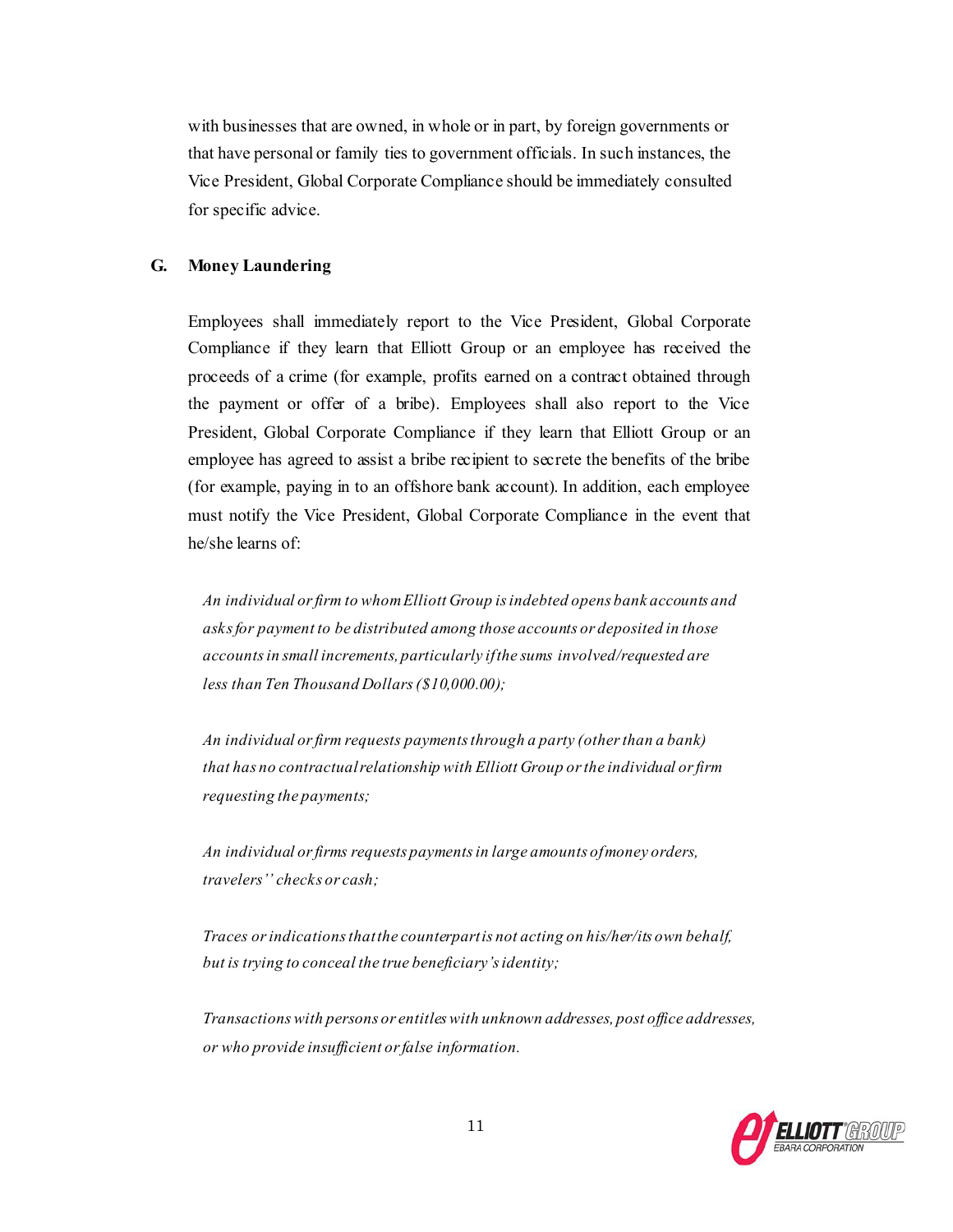## **H. Governmental Contacts**

Elliott Group contacts with government officials and personnel must be conducted in compliance with all applicable laws and regulations and in such a way as to avoid even the *appearance* of impropriety. Contacts and relationships with government personnel must never be illegally fostered, suggest improper influence upon such persons, or compromise Elliott Group's integrity. Assistance or support by Elliott Group to government officials or personnel must be made in a manner consistent with legal and ethical business practices. This requirement also applies to direct or indirect contributions or expenditures made by employees, agents or other representatives. Likewise, any entertainment of government officials must be conducted within the bounds of all applicable laws, sound business discretion, and the highest ethical standards.

# **I. Patents, Copyrights, Trademarks & Intellectual Properties**

We shall not take any action which violates patent rights, copyrights, trademark rights, and other intellectual properties owned by other companies. Employees must not reproduce or distribute software or other materials that are protected by copyright, unless appropriate authorization has been obtained. Governmental laws provide protection to owners of copyrights to prevent unauthorized copying of their written works, and computer software is usually protected by copyright. Unauthorized copying of computer software and other materials can create significant liability for Elliott Group, as well as personal criminal liability for an employee in the case of willful infringement for profit. The absence of a copyright notice *does not* necessarily mean that the owner does not claim copyright in the software or other materials, so an employee must make sure that all software or other materials utilized are either owned by Elliott Group or covered by a proper written license agreement.

### **J. Copyrights**

Employees must not reproduce or distribute software or other materials that are

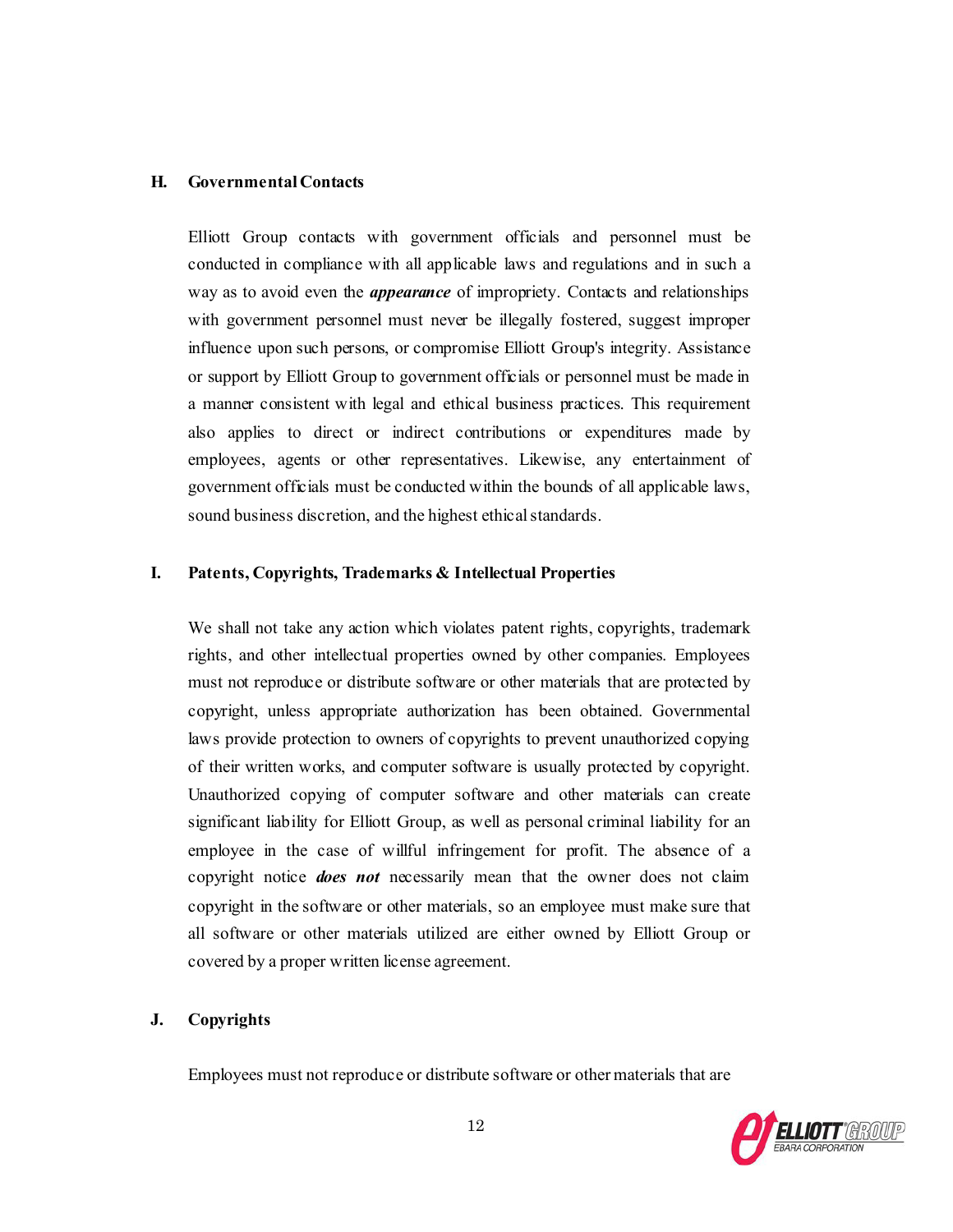protected by copyright, unless appropriate authorization has been obtained. Federal law provides protection to owners of copyrights to prevent unauthorized copying of their written works, and computer software is usually protected by copyright. Unauthorized copying of computer software and other materials can create significant liability for Elliott Group, as well as personal criminal liability for an employee in the case of willful infringement for profit. The absence of a copyright notice does not necessarily mean that the owner does not claim copyright in the software or other materials, so an employee must make sure that all software or other materials utilized are either owned by Elliott Group or covered by a proper written license agreement.

#### **K. Campaign andElection LawMatter**

Elliott Group requires its employees to comply with all applicable laws concerning the use of corporate funds, properties and services to influence governmental action or the nomination or election of any candidate to public office. All contributions of funds to political candidates, committees, and parties and all other forms of direct or indirect assistance or support must be in strict compliance with applicable laws and regulations and must be properly authorized. Direct or indirect assistance or support includes by way of example, monetary contributions, the use of Elliott Group meeting rooms, automobiles, computer or mailing services, the services of Elliott Group personnel, and any other thing of value.

Although Elliott Group encourages its employees to be involved in community, government and political affairs, and to support political candidates of their choosing, such activities must be undertaken on the employees' own time at their sole expense, with no reimbursement by Elliott Group in any form. No partisan political activity is permitted on Elliott Group premises. Furthermore, an employee's personal political activity should not create the appearance that such activity is sponsored by or is an official act of Elliott Group.

## *Relationships with ourstakeholders and investors*

Elliott Group shall comport itself in a manner so as to protect the rights of our

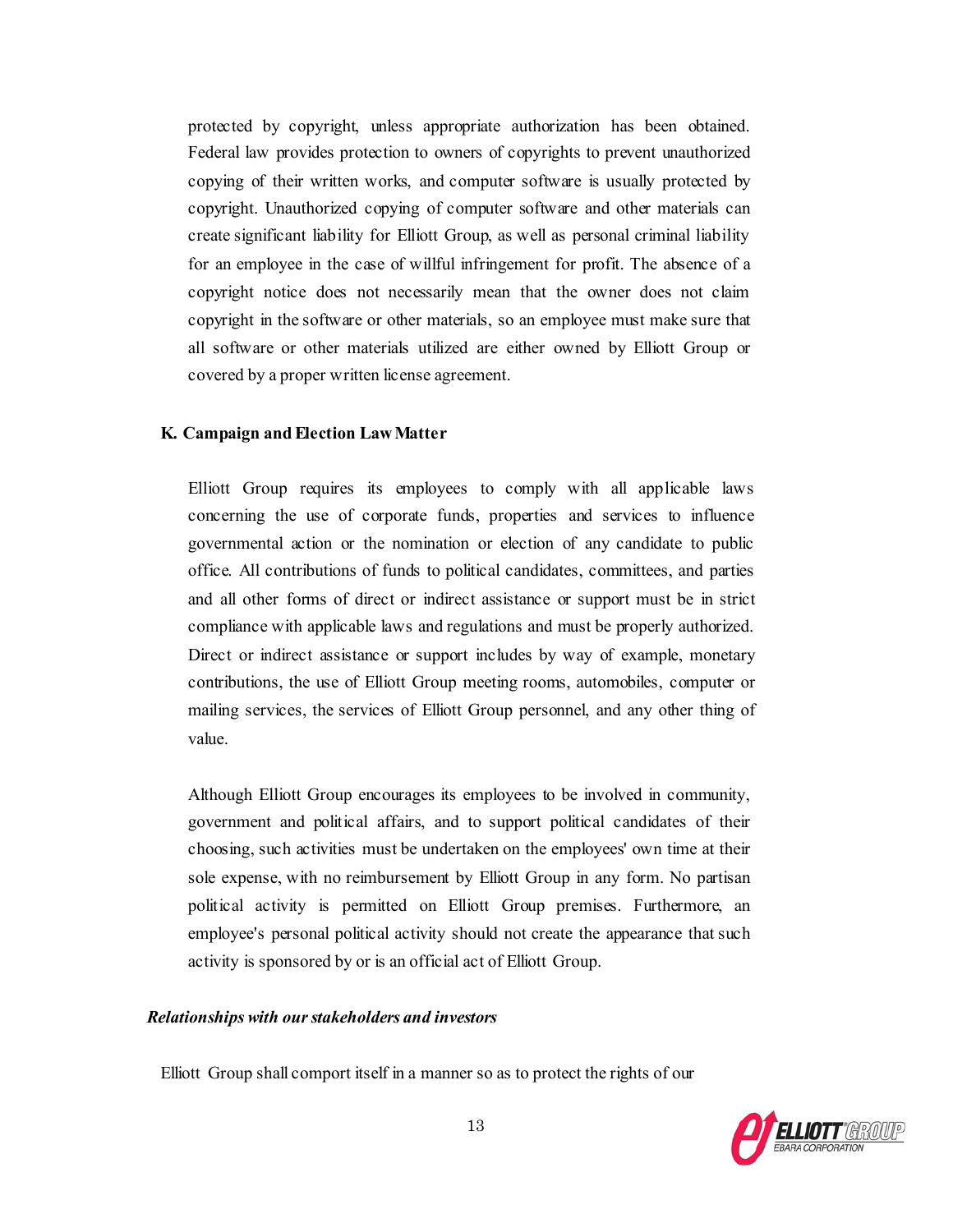shareholders and investors and respect their interest. We will disclose operational information, such as information about financial conditions and the situation of business activities of the Group, at suitable times and in appropriate manners to our shareholders and investors. We will also clearly state the corporate philosophy and managerial principles of the Corporation and sincerely receive opinions about, or criticisms of, such philosophy and principles.

### **A. Creating and Retaining BusinessCommunications**

Almost all business records and communications, including e-mail, personal notes and notebooks, may become subject to public disclosure in the course of an internal investigation, litigation or government investigation. Legislation has criminalized the intentional destruction, alteration and/or concealment of documents under certain circumstances. Check with your immediate supervisor *prior* to destroying any documents.

Business communications are also often obtained by outside parties or the media. When writing notes, documents, or emails, employees must pay attention to the words or expressions they use. Employees should attempt to be clear, concise, truthful and accurate when creating any information and in representing their roles, responsibilities, and authority. Similarly, employees should avoid using exaggeration, colorful language, speculation, legal or risk conclusions, and shall not make derogatory characterizations of people or their motives.

# **B. Confidential Information**

It is Elliott Group's policy to maintain the confidential treatment of its financial, operating and other corporate information, and to prohibit the misuse of any such information obtained during employment. Employees must maintain the confidentiality of information entrusted to them by Elliott Group or its customers, except when disclosure is authorized or legally mandated. Confidential information includes all non-public information that might be of use to competitors, or harmful to the company or its customers, if disclosed. It may be a violation of governmental laws and regulations, including securities law for any employee to trade in the stock or securities of other companies, on the basis of

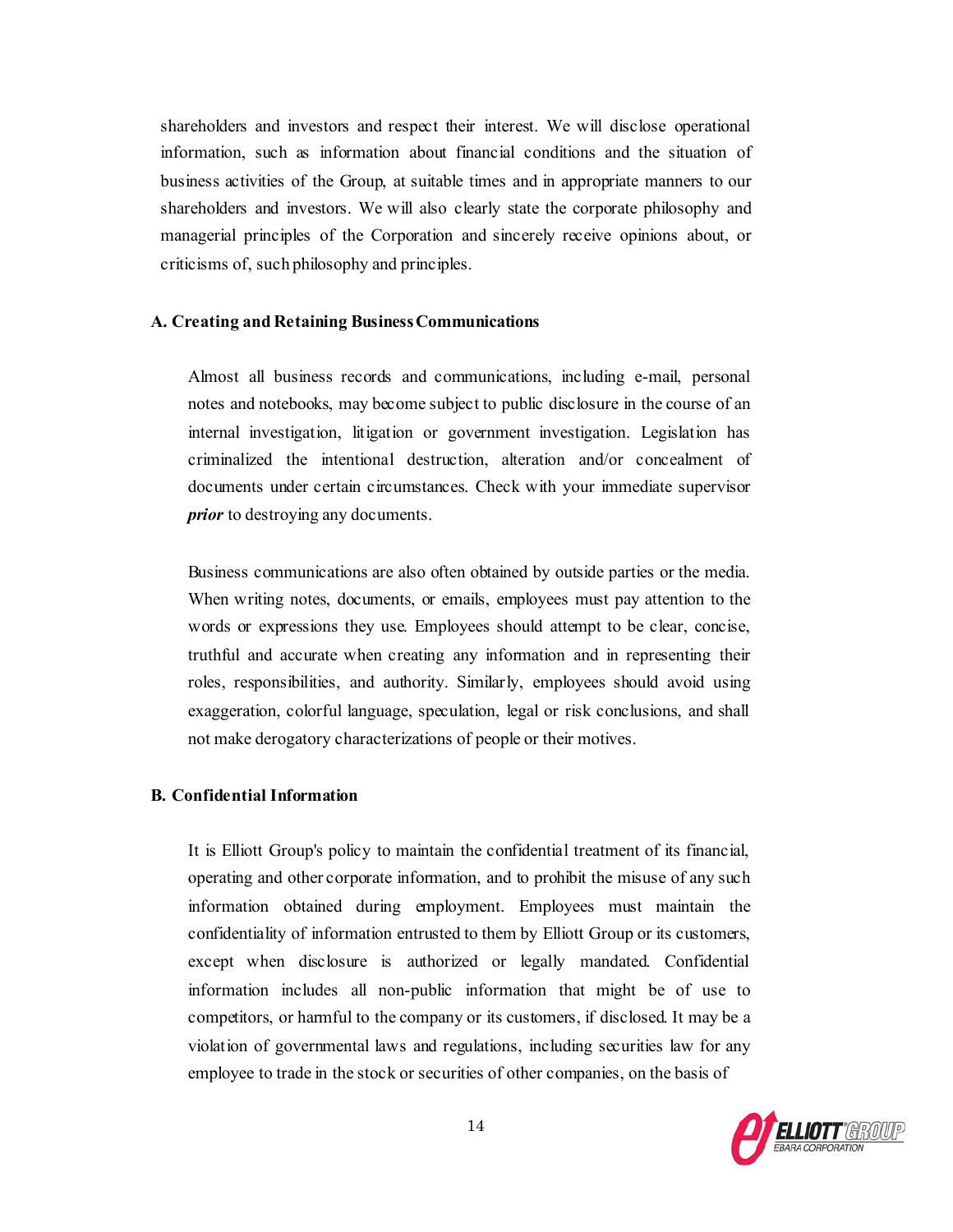non-public material information, including unannounced earnings or operating results, merger discussions, and possible acquisitions or divestitures obtained from another company in the course of conducting Elliott Group business.

If an employee has knowledge of confidential or non-public material information, he or she may not use such information for personal gain, directly or indirectly or pass on such information to any other persons for any purpose, including, but not limited to the purchase or sale of securities. Engaging in insider trading will subject an employee to both civil and criminal penalties, as well as discharge from employment, and may also create civil and criminal liability for Elliott Group. In addition, upon leaving employment (for any reason) each employee must return *all* company documents, books, records, files and identifications and is prohibited from disclosing *any* of Elliott Group's confidential information.

# **C. Protection andProperUse of Corporate Assets;Unlawful, Unethical or Deceptive Practices; Fair Dealing**

All employees must protect Elliott Group assets and ensure their efficient use. All company assets must be used for legitimate business purposes, in a manner consistent with corporate policy. Employees must not participate in any unlawful, unethical, or deceptive activities involving Elliott Group, its customers, suppliers, contractors, co-workers, or anyone else with whom Elliott Group associates or does business. Each employee should endeavor to deal fairly with Elliott Group customers, suppliers, competitors, and other employees. No employee should take unfair advantage of anyone through manipulation, concealment, abuse of privileged information, misrepresentation of material facts, or any other unfairdealing practice. Employees should conduct their business. Some examples of fraudulent or deceptive activities include: affairs in a manner that Elliott Group's reputation for ethical conduct will not be impugned if their dealings become a matter of public discussion

- *1)* misappropriation or unauthorized removal of Company property or assets;
- *2)* false or inflated billings;

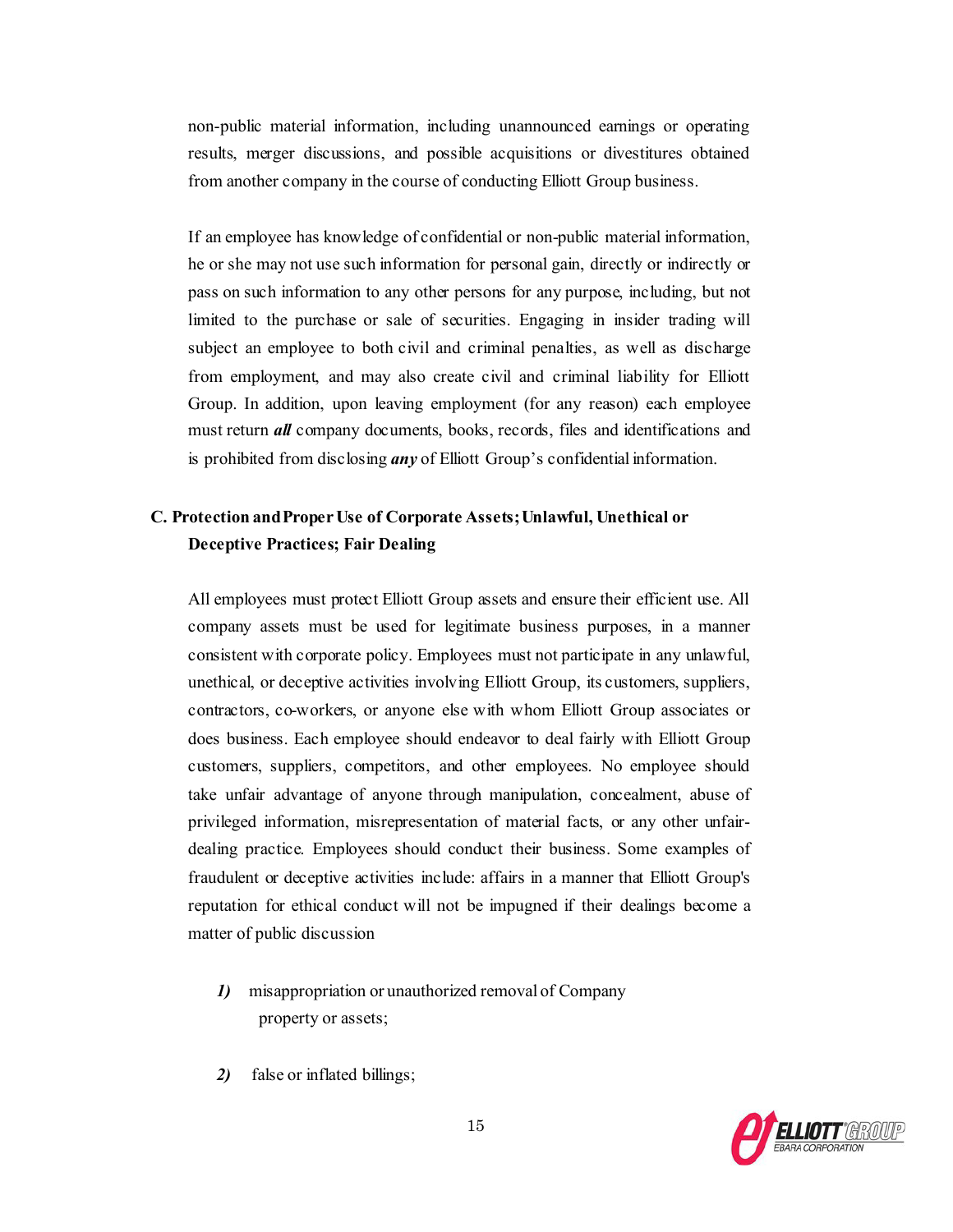- *3)* payment or receipt of bribes;
- *4)* payment of or receipt of "kickbacks" for attempting to obtain or retain business for or from Elliott Group;
- *5)* improper or unauthorized offering or receipt directly or indirectly of money, goods or services or other forms of business courtesies; and,
- *6)* submission of expense accounts which fail to accurately portray the purpose, transaction or amount expended.

### **D. Maintenance of Accurate and CompleteRecords**

Each employee must maintain detailed records that, in reasonable detail, accurately reflect all transactions and dispositions of company assets, including documentation of expenses. All payments of money, transfers of property, furnishing of services and other transactions must be reflected in appropriate detail in the accounting and other business records of Elliott Group and must be approved in accordance with Elliott Group policy. As such, each employee must verify that no part of any payment is for any purpose other than as fully and accurately described in Elliott Group's books and records. Inaccurate, false, or artificial entries cannot be made in the books and records for any reason. Accurate and complete corporate records must be maintained at all times, and any falsification of corporate records is a serious offense and shall result in disciplinary actions up to and including termination.

Elliott Group is committed to providing accurate and truthful information in any transaction. This commitment is reinforced by internal controls and procedures developed so that any report and record of any type is accurate and reliable. This includes a system of internal accounting controls designed to maintain the integrity and reliability of Elliott Group's financial reporting. The internal controls are also designed to detect and prevent illegal activities in compliance (*e.g*., anti-bribery laws and regulations, including the FCPA, *etc*.). Elliott Group's

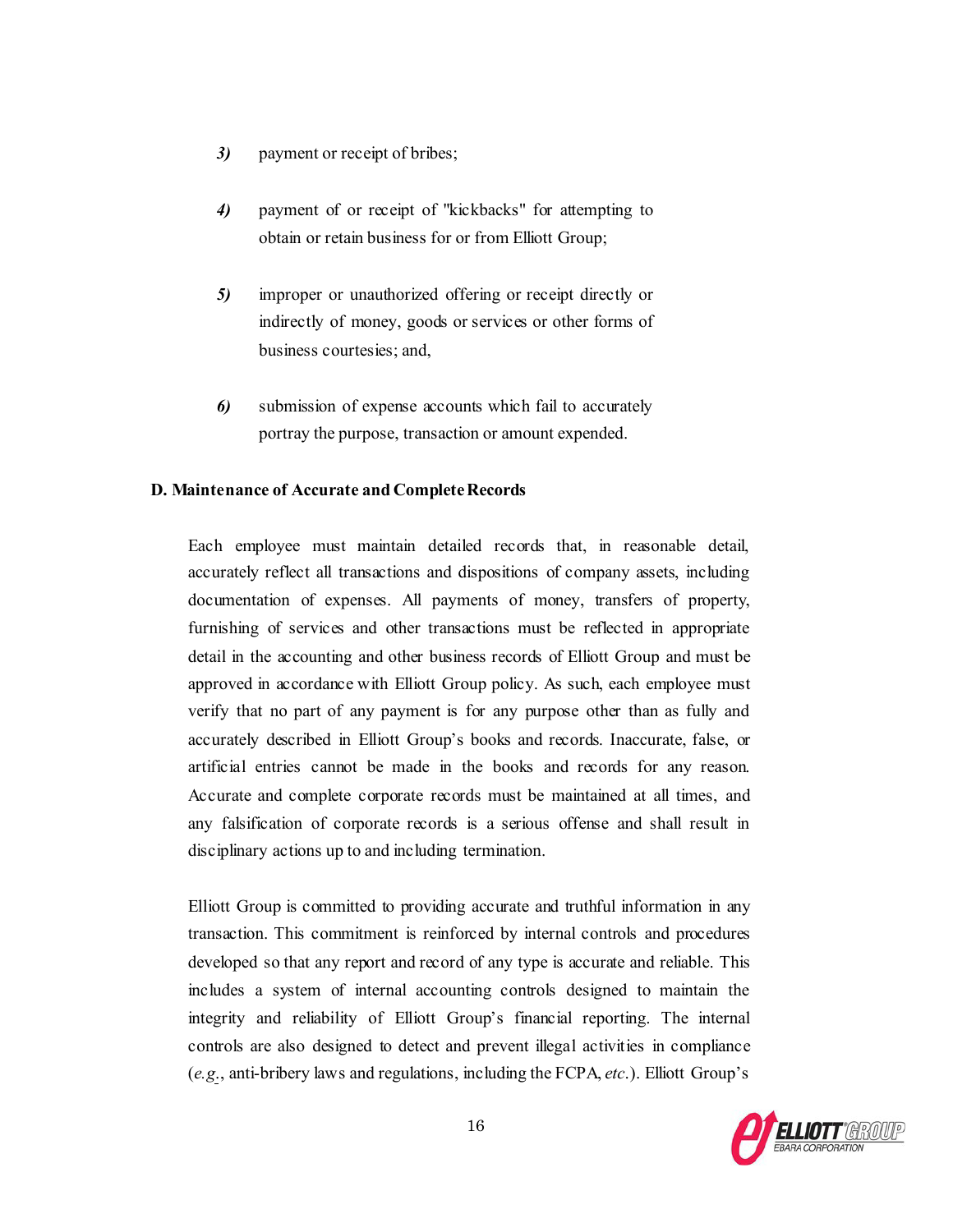financial reporting system also provides assurance that Elliott Group assets are safeguarded and transactions are executed and recorded properly in accordance with appropriate authorization. All employees, within their areas of responsibility, are expected to adhere to the proper policies and procedures and to maintain the integrity of any report or document Elliott Group creates. If an employee has a question concerning the accuracy of a report, he/she must resolve the question before the report is submitted.

### *Relationships with our employees*

### **A. Safety and Health**

The safety and health of all Elliott Group employees is of paramount importance. Our policies, along with, and in conjunction with various governmental laws and regulations, have been enacted to protect the safety and health of Elliott Group employees.

Elliott Group forbids all persons who enter onto its premises from bringing, possessing or using intoxicants, mind-altering substances and non-prescription illegal drugs.

Elliott Group recognizes its responsibility to ensure that employees are aware of applicable regulations and accordingly, ensures that employees receive proper training concerning safety and health requirements. Elliott Group employees are required to be aware of and comply with all applicable safety and health requirements.

If an employee observes a dangerous or unsafe condition in the workplace, the employee is required to report it immediately to the appropriate management personnel.

### **B. Harassment, Discrimination andWorkplaceViolence**

Elliott Group promotes a comfortable work environment where everyone associated with the company is required to demonstrate respect for one another.

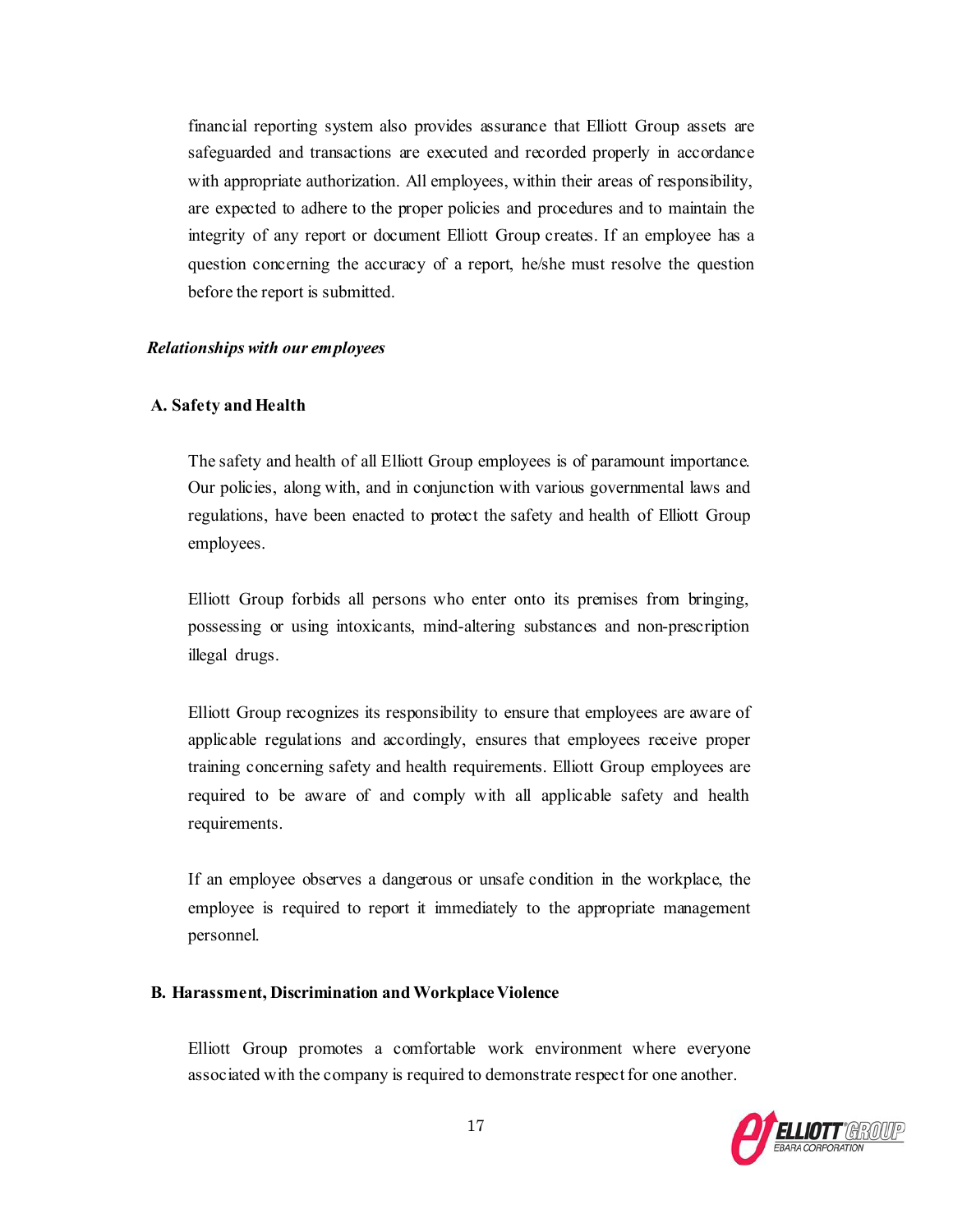Both the law and Elliott Group policy prohibit employees in the workplace from engaging in harassment, unlawful discrimination or workplace violence.

## *Harassment*

Elliott Group will not tolerate harassment. Employees are prohibited from engaging in *any* threatening, intimidating or hostile activity. For example, employees are strictly prohibited from using discriminatory slurs or epithets that relate to race, color, religion, gender, sexual preference, national origin, citizenship, age, veteran status, or physical or mental disability.

Employees are prohibited from sending to any co-employee, displaying or circulating in the workplace, any written or graphic material that indicates or demonstrates hostility toward an individual or group because of that individual's or group's race, color, religion, gender, sexual preference, national origin, citizenship, age, veteran status or physical or mental disability.

# *Discrimination*

Elliott Group is an equal opportunity employment company and does not discriminate on the basis of race, age, color, disability, religion, sex, veteran status or national origin.

In our daily business execution, we will not implement any discrimination or harassment based on birth, nationality, creed, religion, sex, race, nation, age, intellectual/physical handicaps, disease history, hobby, academic career, or sexual preference. We will also refrain at our work sites from actions or behaviors that will harass other persons or cause discomfort to our colleagues.

#### *Workplace Violence*

Workplace violence is a physical form of harassment and includes, but is not limited to, physically harming another, shoving, pushing, harassing, intimidating, coercing, brandishing weapons, and threatening or talking of engaging in those activities. Elliott Group employees shall not engage in any of these activities. No talk of violence or joking about violence will be tolerated. Elliott Group's policy requires that parties associated with it, including employees and customers, do not *feel* threatened in Elliott Group business-related situations. As with

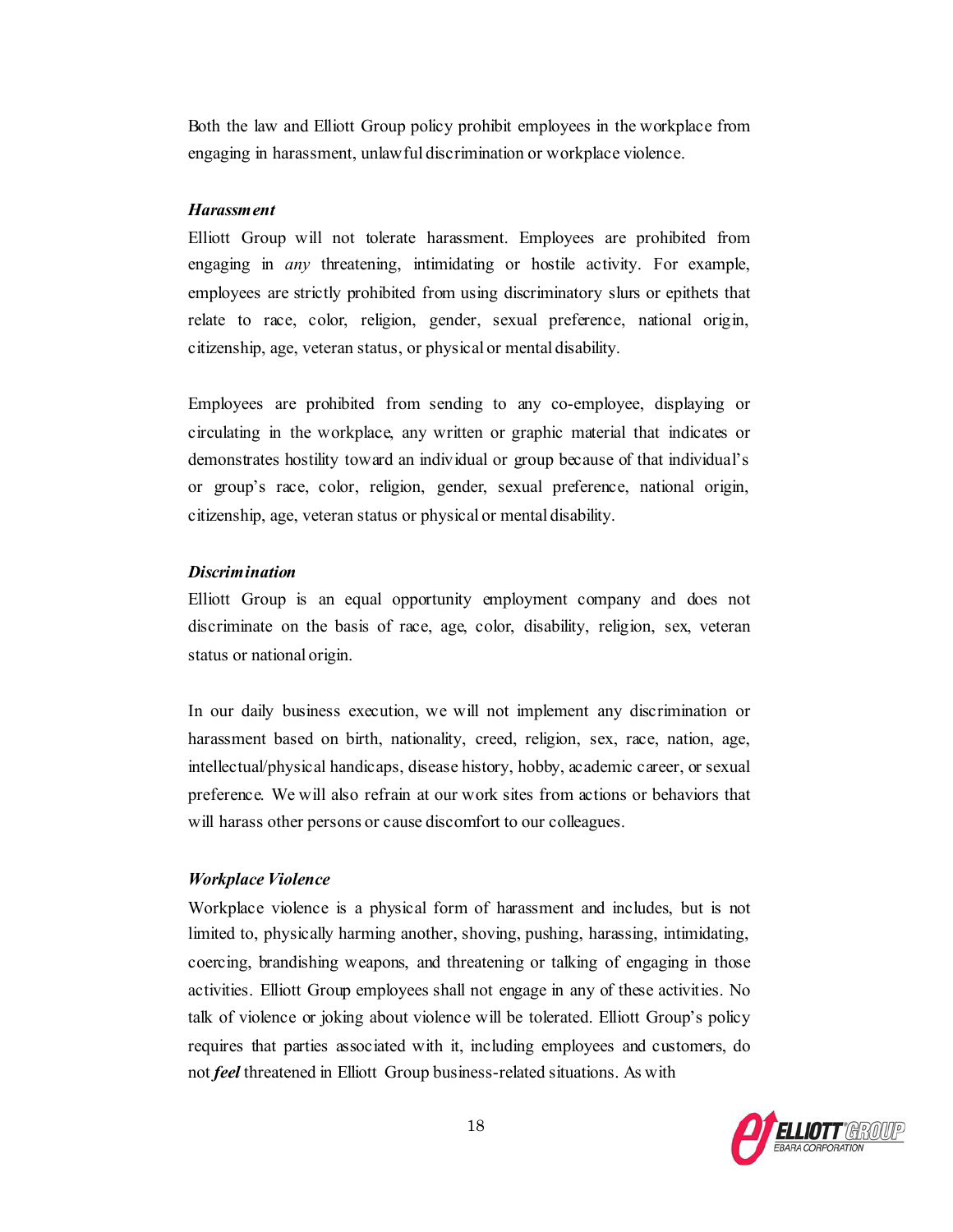harassment, persons inflicting such behavior on others are subject to the full range of internal Elliott Group disciplinary actions up to and including termination of employment, along with any appropriate external actions involving violations of applicable laws.

## *Sexual Harassment*

Sexual Harassment in the workplace is expressly prohibited by Elliott Group and by law. The term "Sexual Harassment" refers to *any* unwanted sexual attention that involves a stated or implicit threat to the victim's employment status, has the purpose *or* effect of interfering with an individual's work performance, or creates an intimidating or offensive work environment. Sexual Harassment is not limited to a threat, but could also be a stated or implied benefit to the employee in exchange for sexual favor.

### **C. Conflicts ofInterest**

There is a conflict of interest whenever personal interests or activities improperly influence or interfere with the objective and effective performance of one's duties for Elliott Group, or when an employee or a member of his or her family receives improper personal benefits as a result of his or her position with Elliott Group. Employees must not engage in activity that creates a conflict of interest or even the appearance of a conflict of interest between personal and professional relationships. Employees must conduct themselves in an ethical manner, without conflict of interest, and must not seek or accept improper personal gain. Elliott Group has the right to investigate relationships of, and conduct by, its employees that create the appearance of impropriety. It is impossible to list all situations or relationships that might create, or appear to create, a conflict of interest. Since each situation must be evaluated on its own facts, prompt disclosure should be made of any circumstances that might constitute or give rise to a conflict of interest. Employees should refer to and obtain any necessary approval. Failure to disclose circumstances that could constitute a conflict of interest will, in and of itself, constitute improper conduct. In order to assist employees in determining when conflicts may exist, some guidelines follow:

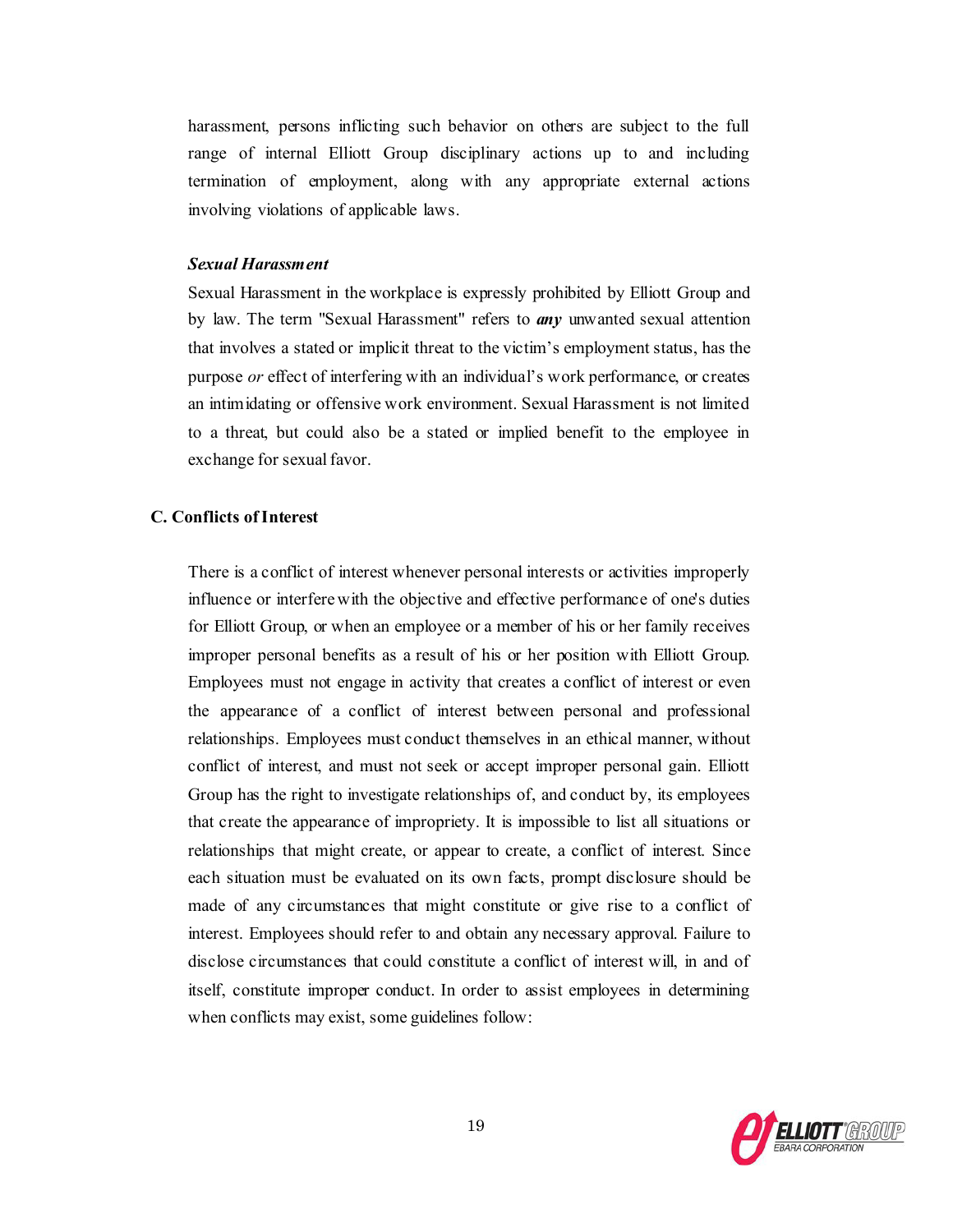### 1) *Financial Interests*

A conflict may exist when an employee, or a member of the employee's family (spouse, parents, brothers, sisters or children of employee or spouse) directly or indirectly: (a) owns or engages in the same or similar kind of business in which Elliott Group engages, or (b) owns a significant beneficial interest in a competitor or concern which does or seeks to do business with Elliott Group. Most matters with the potential for financial conflicts of interest require written approval by a standing committee (for general management employees); by the Corporate Policy Committee (for designated executives); or by the Executive Committee or Board of Directors (for elected officers).

## *2) OutsideActivities*

A conflict may exist when an employee or a member of the employee's family serves as a director, officer, employee, or agent of an organization which is a competitor or which has a current or prospective business relationship with Elliott Group. A conflict may also exist if an employee engages in a personal business venture or any other activity that prevents devotion of the time and effort expected by Elliott Group. A conflict may exist if an employee participates in a charitable or civic organization or serves in public office, if the activities of the organization or public body involve Elliott Group's business interests.

## *3) Gifts and Entertainment*

Elliott Group Policy discourages and strictly limits the acceptance by employees of gifts and entertainment from anyone having or seeking a business relationship with the company. Employees must never solicit gifts. Gifts

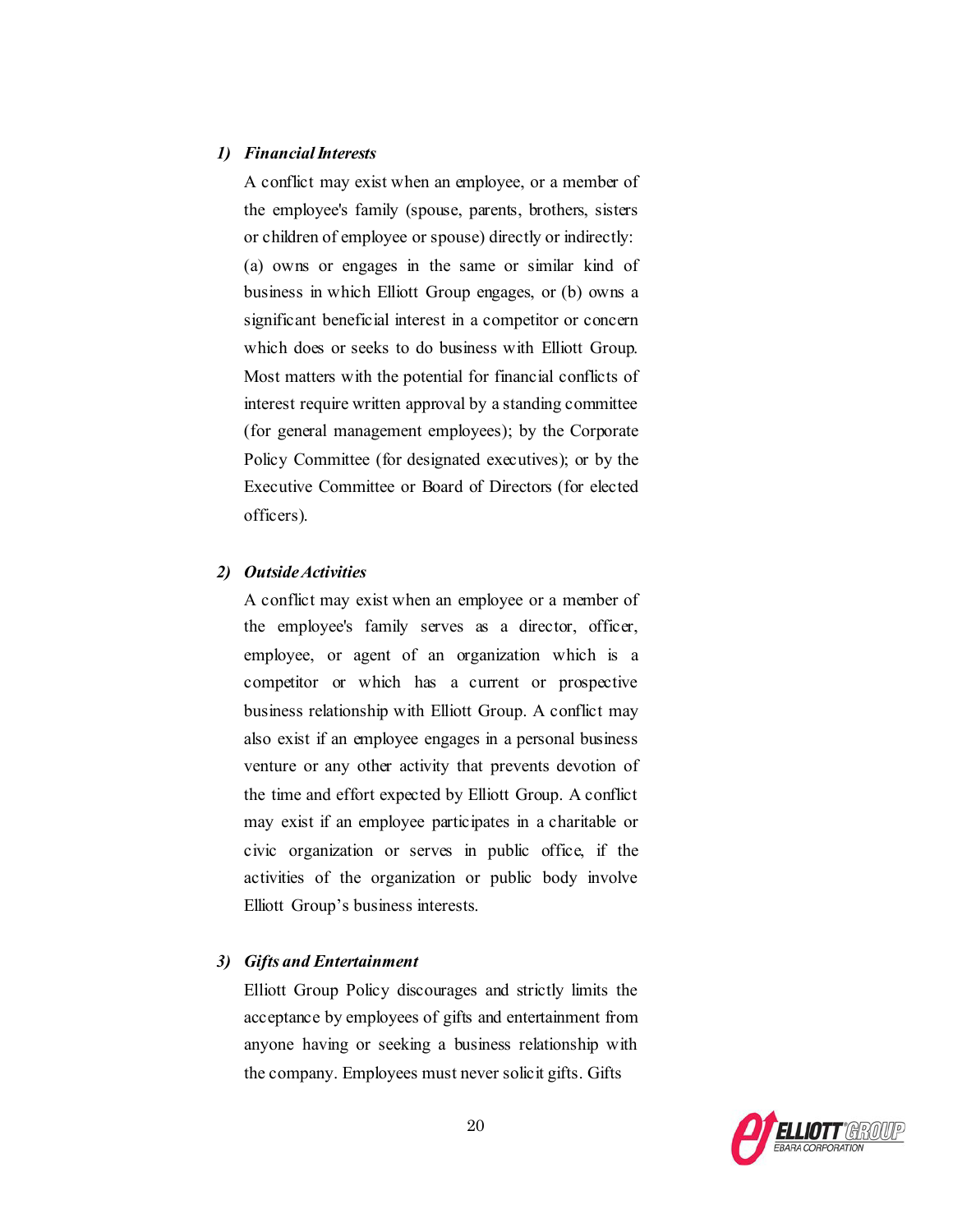in the form of cash, gift certificates or other cash equivalents, stocks, bonds, commissions or similar types of negotiable items are *not* permitted *under any circumstance*. As a general rule, a supervisor should not authorize the acceptance by an employee of entertainment offered by the same host more than once during any month irrespective of the cost to the host.

### *4) TransactionsInvolving Elliott Group*

A conflict may exist if an employee or a member of the employee's family: (a) engages in the sale, rental, or purchase of any type of property or services to or from Elliott Group other than a routine sale of products through normal sales outlets, or through normal surplus property procedures, or (b) benefits personally from any such sale, rental or purchase or derives personal gain from any transaction to which Elliott Group is a party.

# *5) Misappropriation of Corporate Opportunities and Intellectual Property*

An employee is required to disclose to Elliott Group all business opportunities that come to an employee's attention during the course of employment. An employee should not personally, or on behalf of any other person or organization, receive any personal benefit from any such business opportunity. The trademarks, trade names and trade secrets of Elliott Group are valuable property that must be protected from any improper use or misappropriation.

## **D. Cooperation with Audits andInvestigations**

Elliott Group employees are required to make full disclosure of all relevant information to, and shall cooperate with, internal and external auditors, corporate security, legal counsel, and the Vice President, Global Corporate Compliance in the course of inquiries, audits or investigations.

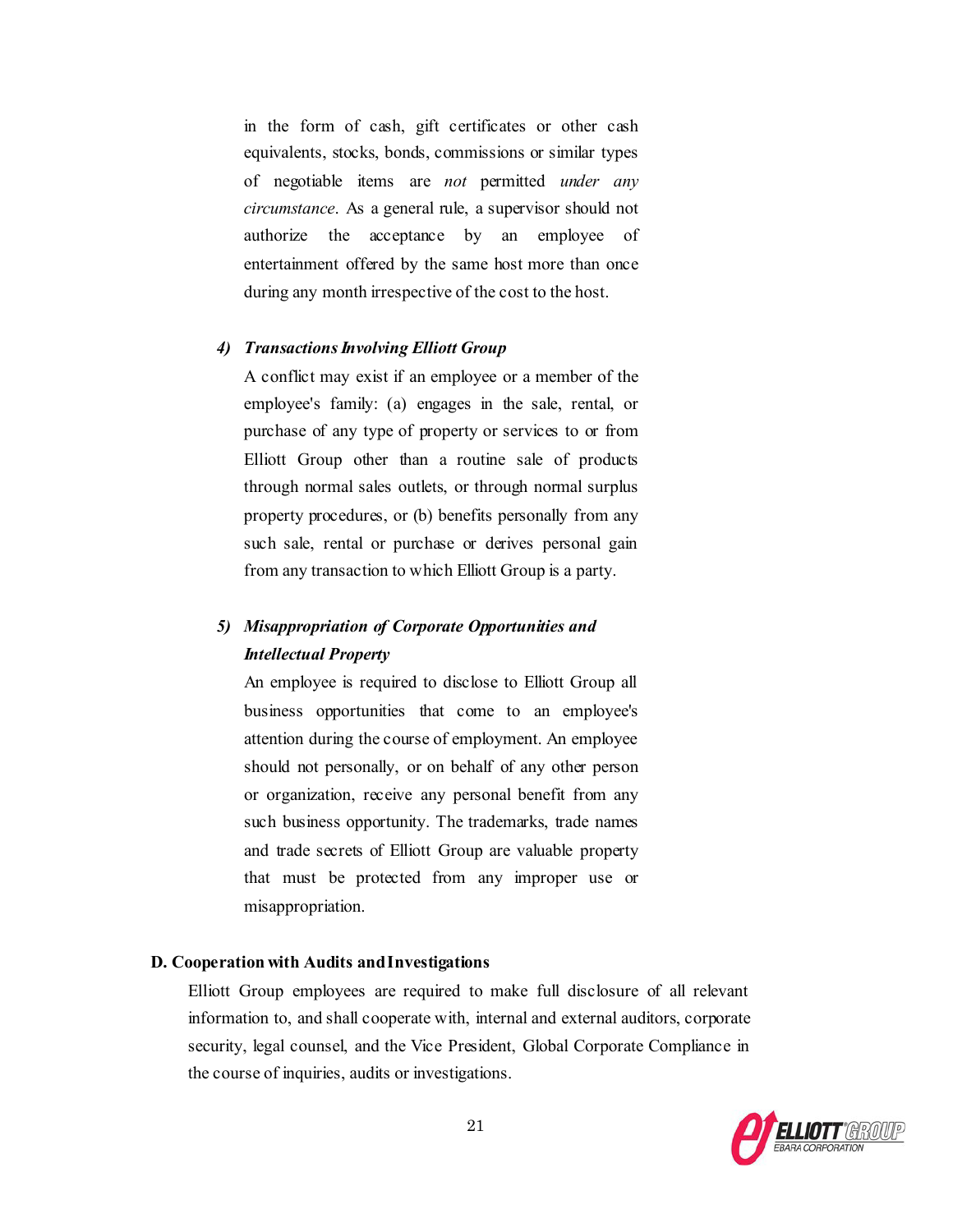# **E. Prohibition of political and religiousactivities**

During work hours or at work site, Elliott Group employees shall not engage in any political or religious activities without obtaining Elliott Group's permission.

*[The remainder of this page intentionally left blank]*

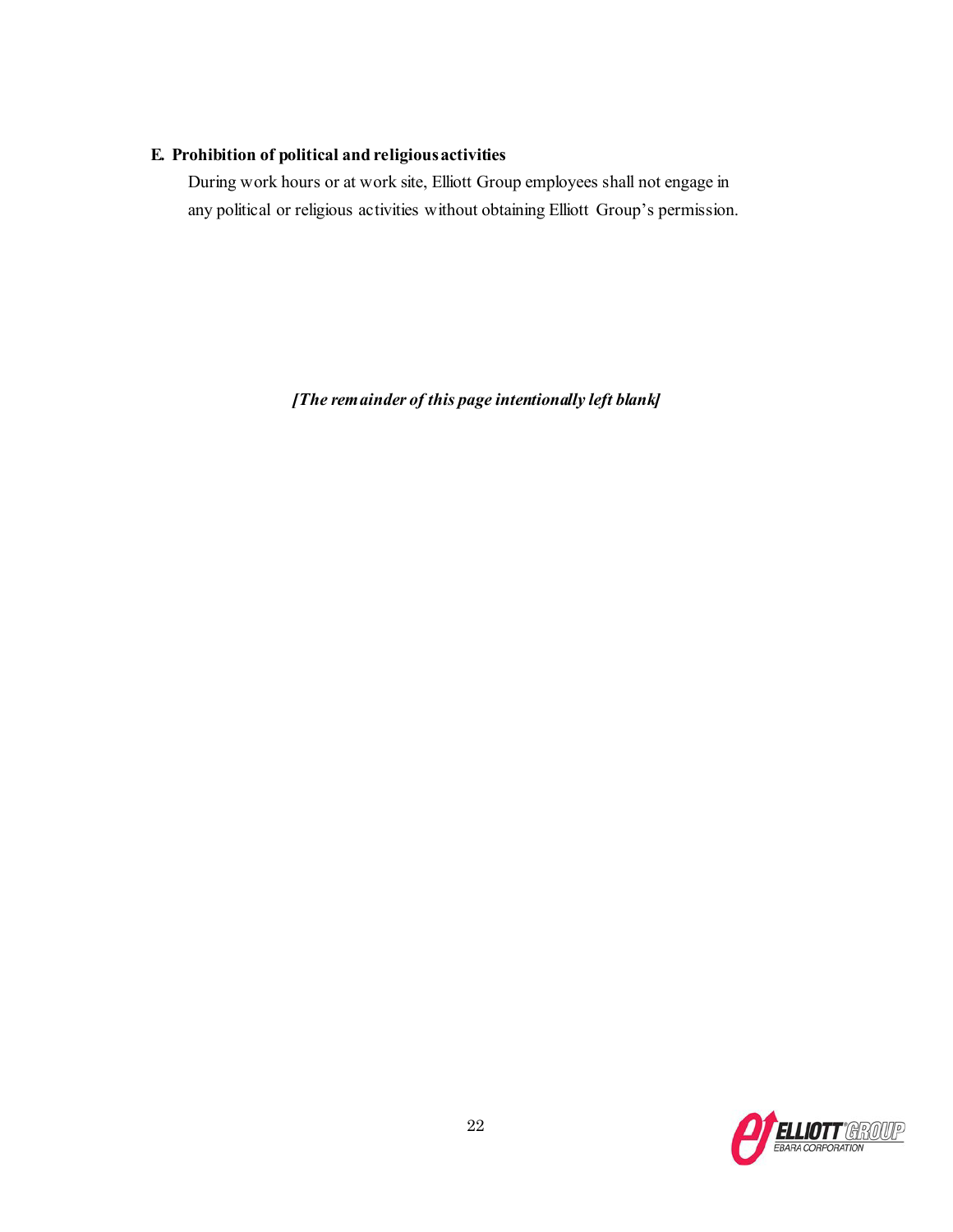## *Guidance, Reporting and Enforcement*

# *Seeking guidance*

This Code does not reference all laws, policies, rules or regulations or standards applicable to conduct by Elliott Group employees. Requirements not referenced in this Code may apply to specific work activity. Many laws to which Elliott Group is subject, including those referenced in this Code, are complex, and their application to Elliott Group business practices or activities can at times be unclear. Accordingly, appropriate guidance should be sought regarding any proposed action that raises questions or creates uncertainty with respect to compliance with laws or regulations. Elliott Group employees are required to seek the advice and guidance of the Compliance and Legal Departments with regard to any and all activities that may have legal implications.

Elliott Group shall provide periodic compliance and ethics presentations and training throughout the course of the year. Every Elliott Group employee is required to review and be familiar with this Code.

Rosalie Bell serves as Vice President, Global Corporate Compliance, and is the compliance resource for direction and consultation for Elliott Group and its subsidiaries. Ms. Bell reports directly to Nobu Miyaki, Chief Executive Officer of Elliott Group, and to Elliott Group's Internal Control Committee.

### *Consequences of non-compliance*

Employees must respect and observe Elliott Group policies, as well as applicable governmental laws, rules and regulations in countries where the company conducts business. This Code reflects general principles to guide employees in making ethical decisions and is not intended to address every specific situation that may arise. As such, nothing in this Code prohibits or restricts Elliott Group from taking any disciplinary action including, but not limited to, firing, transferring or demoting someone on any matter pertaining to employee conduct, whether or not it is expressly discussed in this Code.